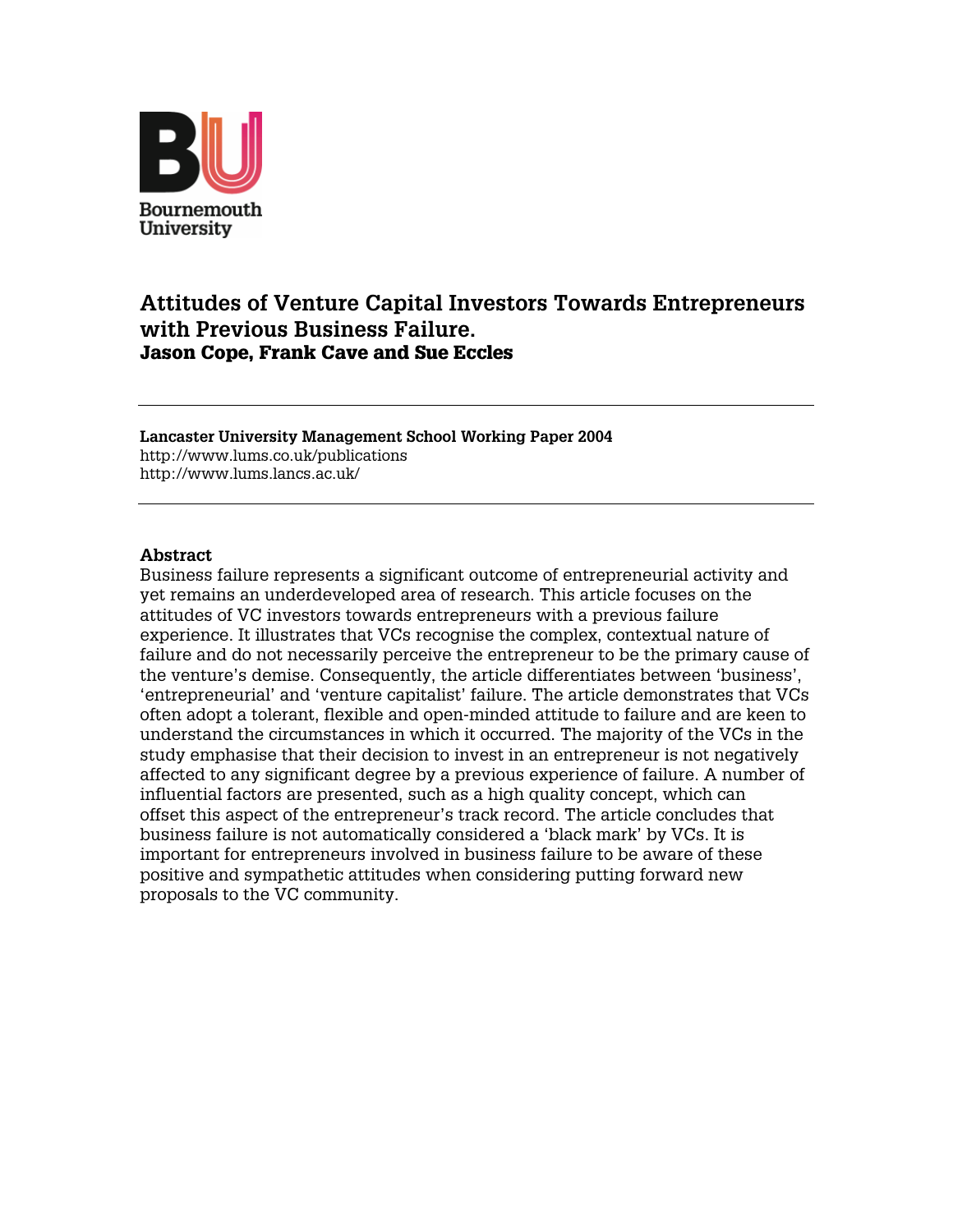# **Introduction**

'It is impossible to talk intelligently about a theory of entrepreneurship without acknowledging the pivotal role of failure' (Cardon and McGrath, 1999; p2). Within the field of entrepreneurship, there is a tendency for many theorists and practitioners to focus on identifying successful entrepreneurs and 'picking winners' (Deakins, 1996). Conversely, venture failure is often viewed negatively, even though it remains a dominant feature of the entrepreneurial landscape (Cardon and McGrath, 1999). As McGrath (1999) argues, 'although failure in entrepreneurship is pervasive, theory often reflects an equally pervasive antifailure bias' (p13). Consequently, there is a resounding recognition that a clear understanding of entrepreneurial failure remains elusive (McGrath, 1999; Zacharakis et al, 1999). As Scott and Lewis (1984) assert, what is needed is 'clearer thinking about what 'failure' really means and an awareness that more than one perspective is involved: what one sees always depends on where one is standing' (p53).

This article responds to these important issues and represents part of a wider, comparative programme of research currently engaged in exploring the perceptions, impact and learning outcomes of failure from a number of different stakeholder perspectives, both in the UK and the US. This article focuses on the perceptions and impact of failure from the perspective of the venture capitalist (VC) and works on the premise that 'the study of entrepreneurial failure is important and valuable in assisting entrepreneurs and VCs in overcoming the problems that new ventures face' (Zacharakis et al, 1999; p12). Prior research on failure from a VC perspective has tended to focus on the perceived causes of investment failure (Ruhnka et al, 1992). In contrast, this article explores the attitudes of VC investors towards entrepreneurs who have a failure experience in their previous track record. The primary aim of the study reported here was to understand, from a VC perspective, the impact that a failure experience may have on the entrepreneur's ability to receive future VC support. At a firm-specific level, the research also sought to comprehend how significant a failure experience was in terms of the investment evaluation criteria used by VCs. In keeping with the overall research programme the study was also comparative, juxtaposing the attitudes of VC investors in the UK and the US.

Based on qualitative, phenomenological research, this article presents the views and experiences of six VCs with regard to failure, three of whom are US-based and three UKbased. In addressing the call for a more 'micro-level' perspective of new venture failure (Shepherd et al, 2000), the in-depth findings from this research contribute to current theorising on failure in two ways. First, in terms of defining failure the research findings emphasise the importance of distinguishing between the concepts of 'business/venture' failure and 'entrepreneurial' failure. The article also indicates the occurrence of 'venture capitalist' failure, illustrating that VCs can fail both in terms of their investment decisions and the subsequent management of those investments. Second, the article presents a number of significant issues that shape the VC's decision to invest in an entrepreneur, many of which can prove more influential than a failure experience in the entrepreneur's previous track record. The article also presents some observations from the participants regarding general preconceived attitudes towards failure in the UK as opposed to the US.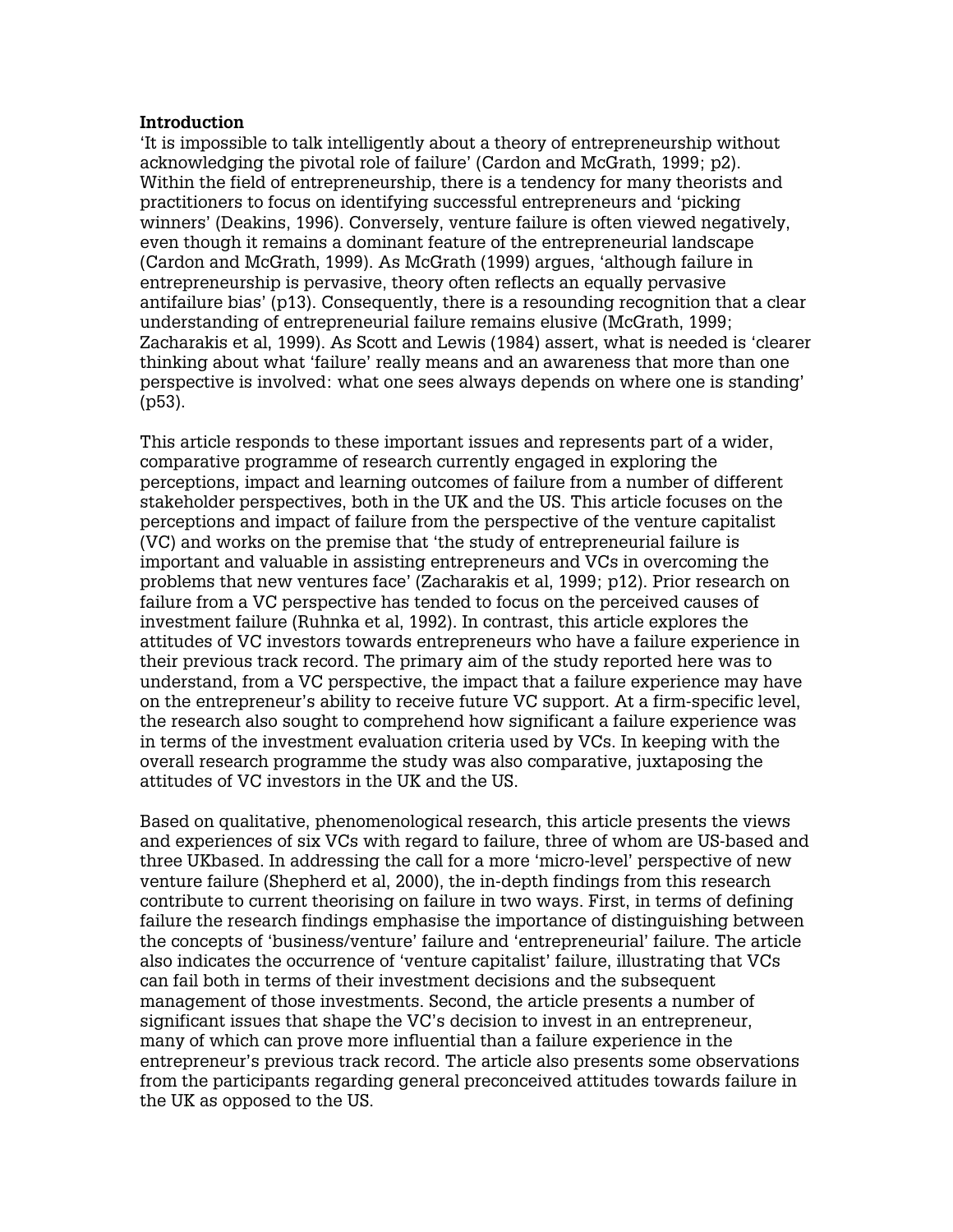# **Definitions of 'failure'**

The concept of failure is hard to define, primarily because there are numerous definitions of business failure (Fredland and Morris, 1976; Scott and Lewis, 1984), which involve subjective and idiosyncratic judgements as to what constitutes 'failure' (McGrath, 1999). As Cochran (1981) states, the 'myriad of studies of business mortality, with their various conceptions of failure and different purposes and research designs, speak to the subject with a babble of tongues' (p59). It is important, therefore, to be clear about the definition(s) used when inquiring into this subject (Watson and Everett, 1993). The need for clarity is reinforced by Scott and Lewis (1984), when they assert that the 'root cause of our difficulties, we would argue, is careless use of the word 'failure' and its several synonyms – death, discontinuance, insolvency, bankruptcy. Failure is a composite term, and we need to be aware of its component parts, the balance of which continually changes' (p30).

The definitions of failure proposed by Ulmer and Neilson (1947) and Cochran (1981) provide useful, albeit rather broad descriptions of failure. As Ulmer and Neilson (1947) state, 'firms which were liquidated or sold to avoid loss, in the broad economic sense, may be defined as "failures"'(p11). Cochran (1981) also puts forward a definition that incorporates the importance of loss, which is described by Watson and Everett (1993) as particularly relevant to small business owners, advisors and policy makers. '…limiting failure to bankruptcy, or even to going out of business with losses to creditors, seems to exclude too much. Intuitively, failure should mean inability to "make a go of it", whether losses entail one's own capital, or someone else's, or indeed, any capital' (Cochran, 1981; p52).

In defining *business failure*, Shepherd et al (2000) propose the concept of 'mortality risk', which is defined as 'the probability that a firm will become insolvent and be unable to recover from that insolvency before being bankrupt and ceasing operations' (p396). They emphasise that such an approach to mortality is based on the life of the organisation rather than the life of the management team. Shepherd et al (2000) go on to argue that viewing business mortality as the departure of a venture from the market for reasons of insolvency offers a more narrow definition of mortality than the notion of discontinuance, which may also refer to a change in ownership or closure of the business. As they state, a 'business may change ownership as a result of its success, not as a result of poor performance' (Shepherd et al, 2000; p396).

Ruhnka et al (1992) provide an interesting insight into the phenomenon of failure by introducing the concept of a 'living dead investment', which is specific to the context of VC-backed investing and 'represents a failure of investor expectations as distinct from an economic failure of the venture' (p137). Thus, it is important to differentiate between 'failure', which implies some form of loss or other outcome that does not meet initial expectations, and the broader concept of 'discontinuance', which may not have the same level of impact in emotional, behavioural and economic terms and may not, in some cases, even be viewed as a failure.

'Discontinuance for any reason obviously is too broad a definition of failure. Casting the net that widely ensnares many businesses that cannot be construed to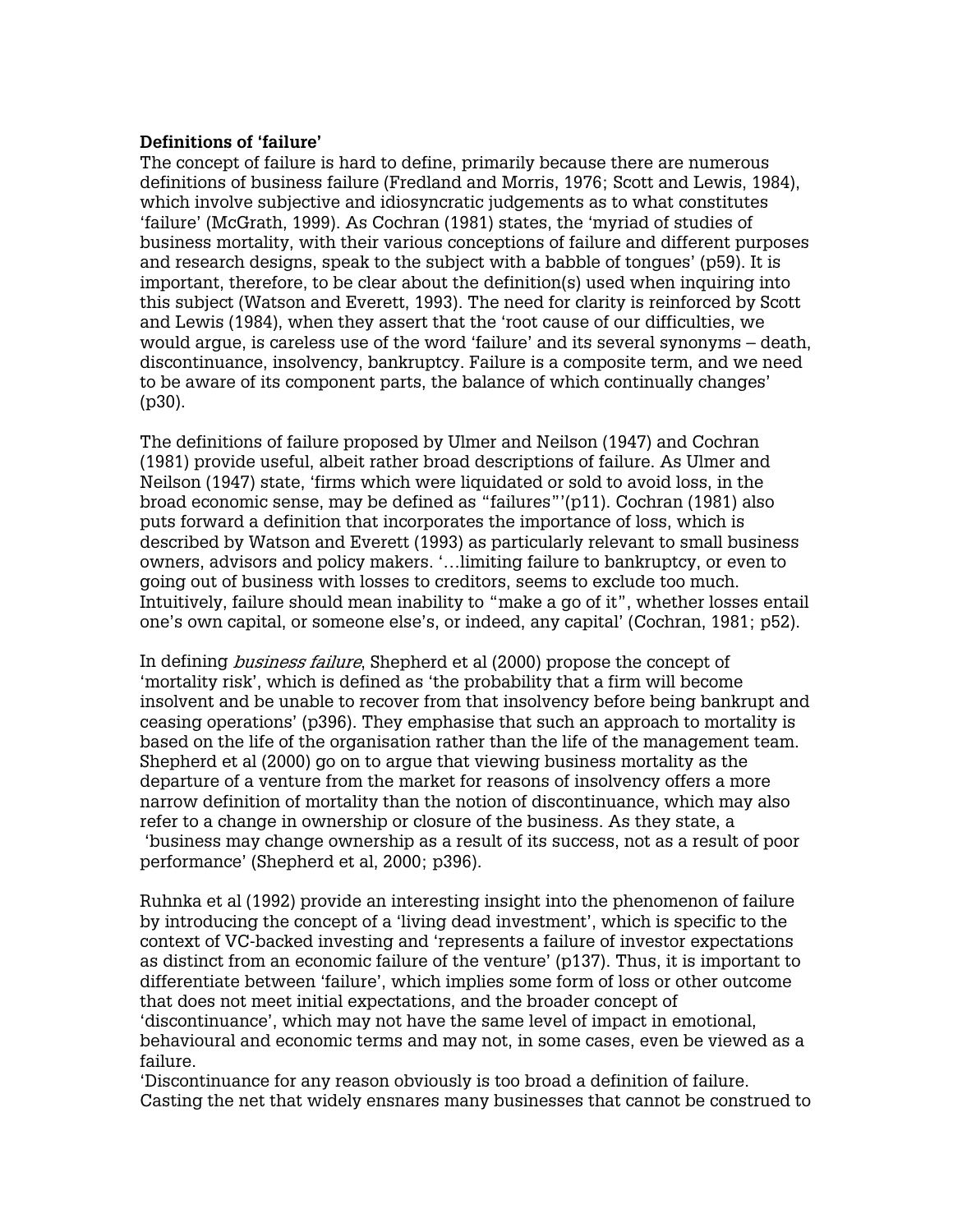have failed. For example, businesses may be discontinued because of extraneous factors such as retirement or illness, because alternative opportunities presented themselves, or, under some definitions of discontinuance, even because the business is sold at a profit' (Cochran, 1981; p52).

The work by Macmillan et al (1987) on the VC screening process is significant as it introduces different types of failure and demonstrates the prevalence of entrepreneurial failure, in the sense that the large majority of failures (81%) identified by the VCs in their sample reflected specific flaws or failings in the venture team. Surprisingly, almost 50% of the failures identified were classified by Macmillan et al (1987) as 'hapless amateurs', where the venture team were lacking in all desirable criteria. 'They are not capable of sustained effort, they are not articulate in discussing the venture, they are not familiar with the targeted market, and finally they have no track record' (Macmillan et al, 1987;p129).

Finally, within the literature on VC assessment processes, there is an implicit recognition of *venture capitalist failure*, in the sense that VCs can fail to make effective investment decisions. For example, Zacharakis and Meyer (1998) assert that 'if a venture under consideration has the same lead entrepreneur as a past successful investment, such available information may bias the VC to overlook other factors that suggest the current venture may fail' (p60). It is also apparent that VCs commonly fail to choose appropriate entrepreneurs and venture teams. As Smart (1999) states, all too often VCs make human capital mistakes and 'pick the wrong people', thereby allocating scarce funding to new ventures that fail. Similarly, Macmillan et al (1987) express their surprise that so many 'hapless amateurs' manage to slip through the VC screening process and actually receive funding.

# **The importance of 'people' in the VC investment decision process**

'Decision making is central to the study of VCs. Understanding how VCs and other parties involved in new venture funding make decisions should further illuminate the entrepreneurial phenomena' (Shepherd and Zacharakis, 1999; p214). VCs assess the probability of success or failure of a new venture by evaluating the information that surrounds it (Zacharakis and Meyer, 1998). Following the seminal work of Tyebjee and Bruno (1984) on VC investment criteria, there is a consensus that VC decision processes, both in the UK and the US, typically relate to the quality of the entrepreneur/team, product/service attractiveness, market/competitive conditions and financial considerations (Shepherd and Zacharakis, 1999; Smart, 1999; Sweeting, 1991; Zacharakis and Meyer, 1998). However, commentators also emphasise the heterogeneity of VC practices (Sandberg et al, 1988; Tyebjee and Bruno, 1984) and the unscientific, subjective nature of the VC decision-making process (Sweeting, 1991). It is observed that 'gut feel' plays a major role in determining which ventures to back (Macmillan et al, 1987). As Zacharakis and Meyer (1998) highlight, 'VCs often discuss the "chemistry" between themselves and the entrepreneur. The deal often falls through if the chemistry is not right. Such intuitive, or "gut feel" decision-making is difficult to quantify or objectively analyse' (p63).

Despite this inherent subjectivity, numerous theorists emphasise that the quality of the entrepreneur/management team is of paramount importance in the VC's decision to invest (Goslin and Barge, 1986; Roberts, 1991; Sapienza, 1992;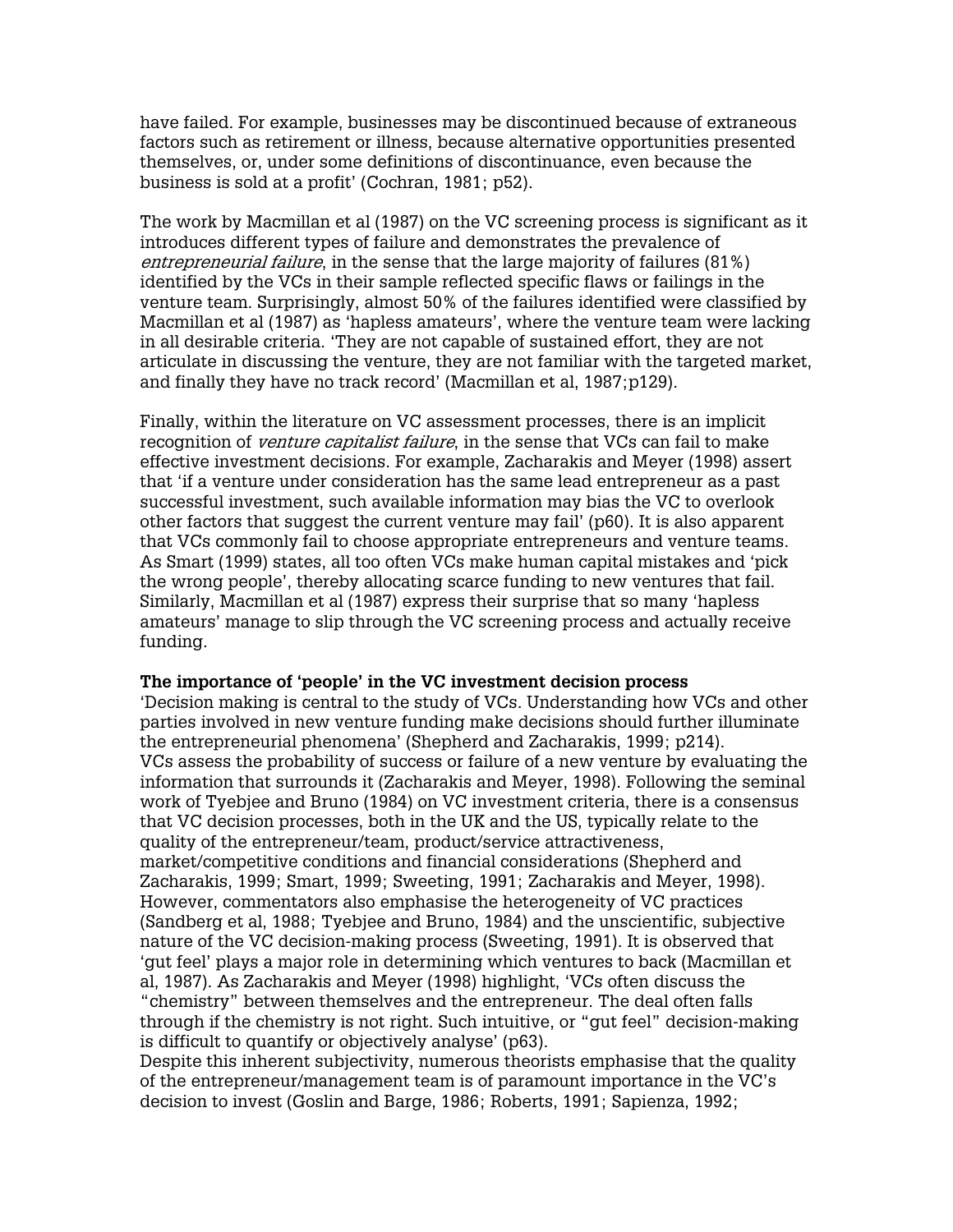Shepherd et al, 2000). As Smart (1999) points out, VCs realize that they are often 'betting on people' when they make their investments. 'The primary criteria used by venture capitalists in assessing new venture proposals are managerial capabilities and other factors related to competence' (Shepherd et al, 2000; p398). Shepherd et al (2000) go on to point out that the reliance by VCs on venture team capabilities is a response to the uncertainty facing new ventures, and that VCs reduce their risk by investing in entrepreneurs that they trust and believe can cope with this uncertainty. More specifically, Zacharakis and Meyer (1998) state that when VCs are uncertain about the intended market then the entrepreneur becomes a critical factor in their decision.

In identifying entrepreneurial qualities that VCs seek in their investees, the synthesis of the VC decision-making literature provided by Shepherd and Zacharakis (1999) illustrates issues such as general management skill, quality of management, characteristics of the management team and previous track record as significant. Other important factors include prior industry experience (Shepherd et al, 2000), management and marketing experience (Goslin and Barge, 1986), and the importance of a balanced team with a technical and business orientation (Roberts, 1991). Though it would appear that VCs assess the 'management' of a proposed venture, it is important to recognise that 'VCs may fixate on the lead entrepreneur because of that individual's past record of success and because of that person's dynamic personality' (Zacharakis and Meyer, 1998; p60).

The conclusions of Zacharakis and Meyer's (1998) work provide a noteworthy counterpoint to this discussion, illustrating that the 'entrepreneur factor' does not appear to be as critical as theorists suppose. They argue that market characteristics may be a better determinant of which ventures receive funding, stating that 'more information seems to shift the importance from the entrepreneur to the market…if the VC is confident in the market, the entrepreneur is not too important' (p73). Macmillan et al (1987) also illustrate that VCs view criteria that are market related, rather than product or entrepreneur related, to be more important predictors of success. Sweeting (1991) reports similar findings from a UK perspective, confirming that VCs are willing to engage with proposals where there is a recognised management weakness if the business concept is otherwise sound. Certain theorists argue, therefore, that VCs are willing to accommodate gaps in the entrepreneur's characteristics and skills (Goslin and Barge, 1986), as long as the entrepreneur is willing to fill them when needed (Rea, 1989) or the VC is allowed to install their own nominee for CEO or other management role if necessary (Douglas and Shepherd, 2002).

# **The attitudes of VCs to failure**

'Thus, "failure" is at the very least endemic to the venture capital process, an expected, commonplace event; in some cases the process itself may even promote failure' (Gorman and Sahlman, 1989; p238). It is clear that venture failure is a significant outcome of VC investment activity. Several studies have demonstrated that over 40% of VC investments fail to provide satisfactory returns, becoming either 'living dead', 'losers' or 'mega-losers' (Ruhnka et al, 1992; Smart, 1999). Although the exact failure rate for new ventures is disputed, it is generally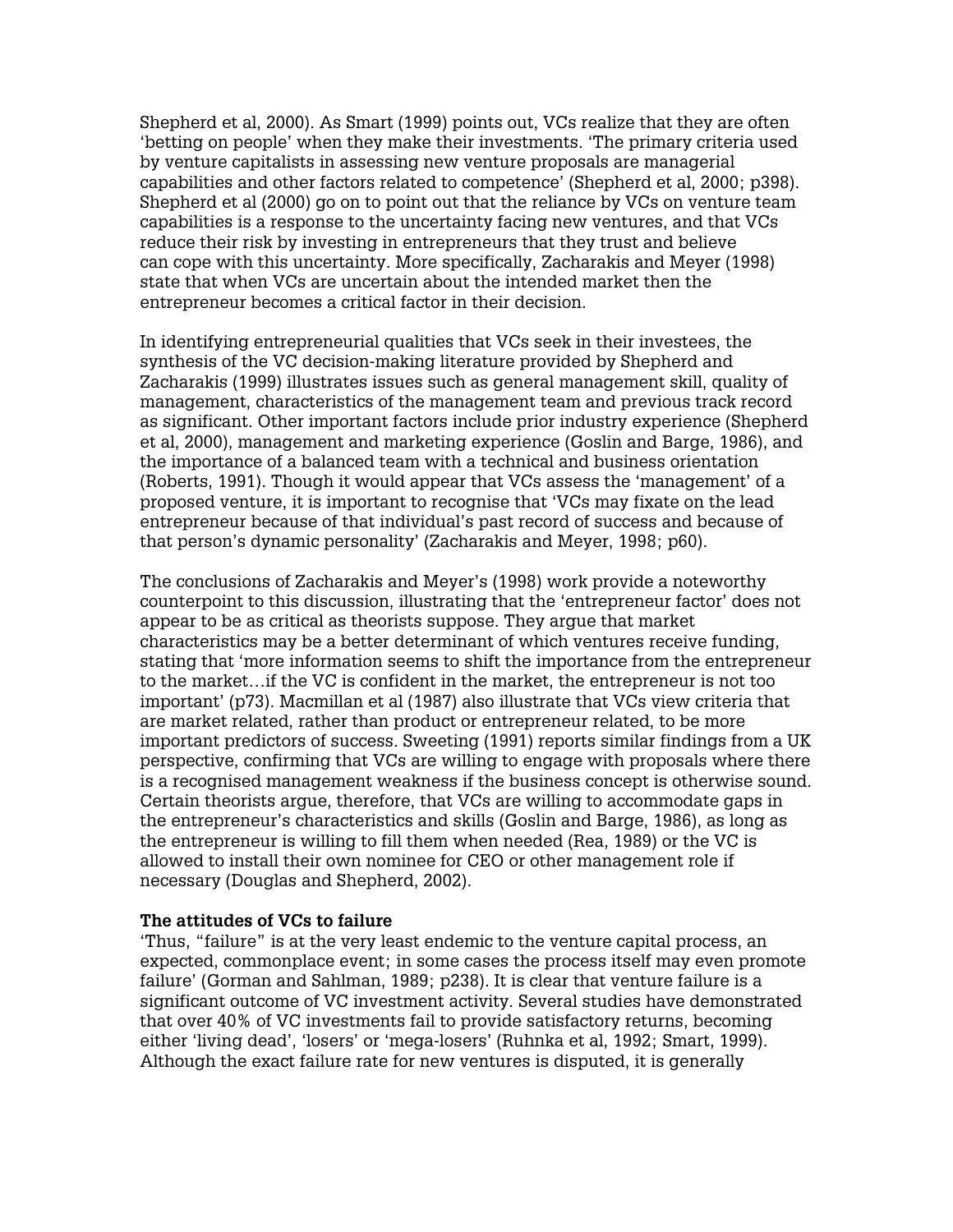accepted that starting a business is a high-risk activity (Shepherd et al, 2000). It is also apparent, however, that the survival rate is substantially lower for VC-backed businesses (Zacharakis and Meyer, 1998; Zacharakis et al, 1999). In understanding the perceived causes of failure from a VC perspective, it is recognised that new venture failure results from a combination of internal and external factors (Zacharakis et al, 1999). Gorman and Sahlman (1989) identify a number of major reasons why the failure rate is so high. First, certain consequential uncertainties that face proposed new ventures can only be resolved by moving forward. Second, the limited resources that VC-backed businesses possess mean that unexpected snags can be extremely damaging. This is combined with the tendency for VCs to 'dole out financing in discrete amounts closely matched to clear milestones, enabling them to limit damage by refusing additional financing if the company appears unsuccessful in the early stages' (Gorman and Sahlman, 1989; p238). Third, failure may occur if the quality of the management or the product are not up to the demands of the marketplace, or there are delays in product development due to ineffective functional management. The fourth major cause of failure centres on market problems, particularly where the end user market does not develop as expected. Such competitive and external market conditions that create many failures and 'living dead' investments are seen to be largely beyond the control of the VC to remedy (Ruhnka et al, 1992).

The work of Zacharakis et al (1999) adds an interesting dimension to this subject, as their work disputes some common perceptions regarding entrepreneurs' and VCs' attributions of failure. For example, the entrepreneurs in their sample attributed failure primarily to internal causes rather than commonly hypothesised external factors. 'The candor of the entrepreneurs illustrates their willingness to see personal mistakes as contributing to failure' (Zacharakis et al, 1999; p9). A particularly surprising and revealing aspect of their work was the attitudes of VCs to failure at a general level as opposed to a firmspecific level. In terms of new venture failure in general, the VCs in the sample overwhelmingly attributed failure to internal causes. 'The major cause of failure is probably management and its inability to recognise the marketplace and accurately assess market size and accessibility' (VC quoted in Zacharakis et al, 1999; p9). In contrast, at a firm-specific level where the VC understood the venture and was personally involved in its demise, failure was attributed primarily to external causes such as the level of competition and changing market dynamics. It was only when the VC was detached from the venture that internal problems were blamed for the failure, leading Zacharakis et al (1999) to conclude that 'VCs tend to attribute failure to internal causes such as management capability as long as they are professionally distanced' (p11-12). Despite Zacharakis et al's (1999) findings, numerous studies illustrate that VCs cite senior management flaws and incompetence as the primary cause of new venture failure (Gorman and Sahlman, 1989; Macmillan et al, 1987; Ruhnka et al, 1992; Shepherd et al, 2000). From this perspective, business failure equates to entrepreneurial failure. Gorman and Sahlman (1989) see this finding as unsurprising, as VCs often interact only with the senior management team, and so in the eyes of the VC the entrepreneur is the company. Any failure of the company is therefore perceived by the VC to be a personal failure of the entrepreneur. Consequently, Macmillan et al (1987) observe that no VC will back an entrepreneur or venture team that has an uninspiring track record, such firms will naturally fail to attract funding. Similarly, Rea (1989) illustrates that failures in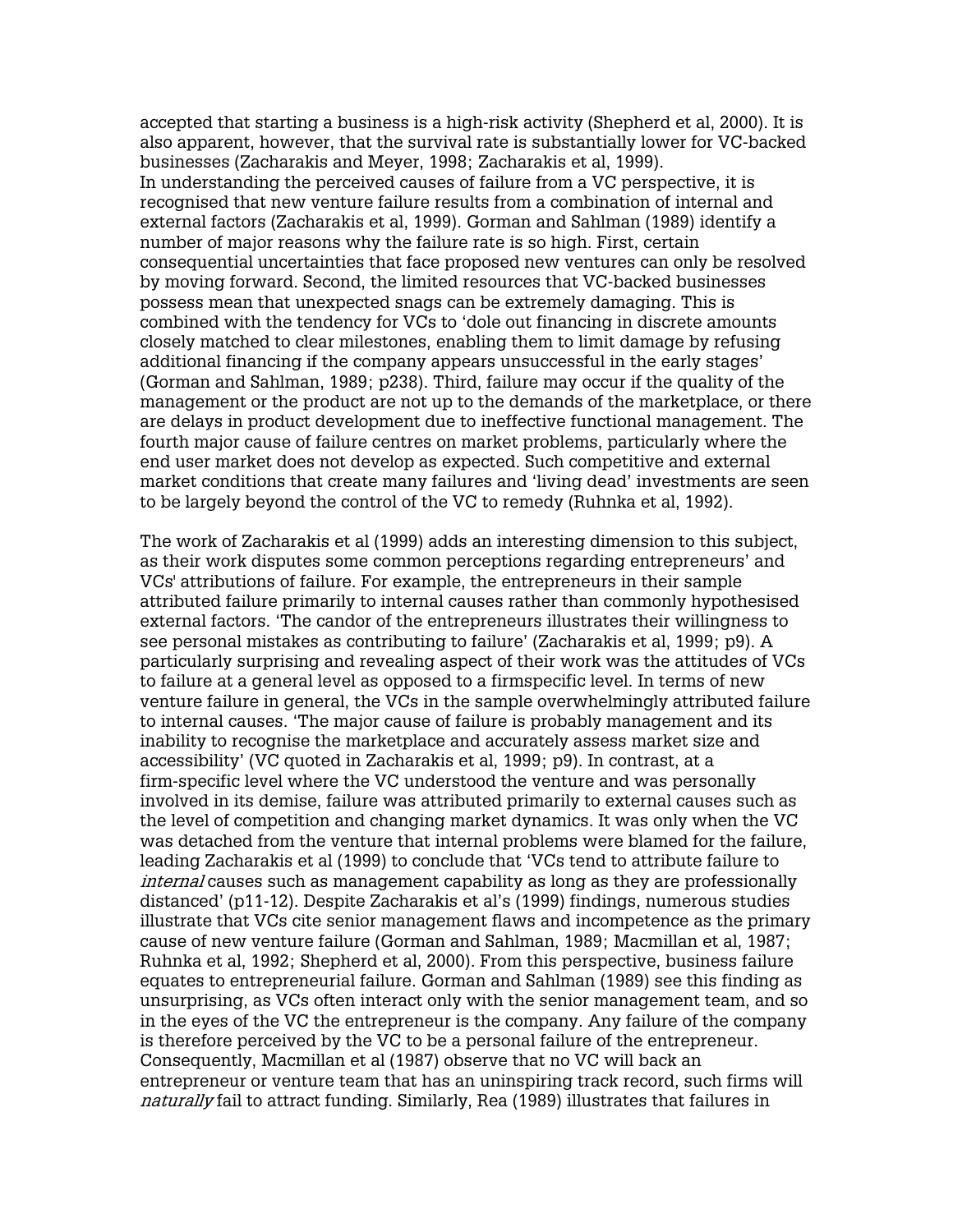investment negotiations often revolve around the credibility of the management team. 'A team perceived by venture capitalists as marginal are a sure formula for failure, even when there are strong market opportunities' (p157). This conclusion reflects a statement by George Deriot, a prolific character in the US VC industry, that 'a grade-A man with a grade-B idea is better than a grade-B man with a grade-A idea' (as cited in Sandberg, 1986). Such findings have major significance in terms of the present study and will be explored subsequently in relation to the research findings.

#### **The research**

This article is based on qualitative research with six VCs, which focused on their attitudes and experiences with regard to entrepreneurs who have experienced business failure.1 The study is part of a wider, continuing programme of comparative research between the UK and US (see Cave et al, 2001), which aims to understand the perceptions, impact and learning outcomes of failure from different stakeholder perspectives. The main research issue that shaped the present study was to understand if the experience of business failure had any impact on an entrepreneur's ability to receive future investment from a VC. At a firm-specific level, the research also sought to comprehend how important a previous failure experience can be in shaping the VC's decision to invest in an entrepreneur and their proposed venture. The study also aimed to explore whether there were any perceived differences in attitude towards failure between UK VCs and their US counterparts. The research was concerned with exploring the personal attitudes of VCs who have worked with entrepreneurs and businesses that have experienced failure, rather than examining formal protocols and policies towards failure at a VC firm level. To reiterate, it is commonly recognised that much VC investment activity involves intuitive, 'gut feel' decision making and the 'chemistry' between the VC and the entrepreneur (Zacharakis and Meyer, 1998). Research has also highlighted the importance of the personal relationship and trust that develops between a VC and an entrepreneur (Fried and Hisrich, 1995; Shepherd and Zacharakis, 2001). In exploring the importance of failure in VC investment decisions, such a 'micro-level' research focus (Shepherd et al, 2000) was deemed useful as VCs often rely on their personal judgment and experience in deciding which entrepreneurs to invest in. As Sweeting (1991) states, this judgement base is 'largely built around an individual's experience of actually making deals and living with those decisions' (p617). Furthermore, work by Roberts (1991) demonstrates significant differences between the practices of individual VCs, described as 'principal investment officers', and the espoused policies and preferences of the firms for which they work. Such research findings strengthened the commitment of the authors to engage with individual VCs working at a 'grass roots' level, in order to examine which factors may influence them to invest in an entrepreneur who has experienced failure. In-depth, unstructured 'phenomenological interviewing' (Thompson et al, 1989) was the primary methodology used during the fieldwork phase of the research. Thompson et al (1989) provide a detailed description of what they term 'phenomenological interviews', which are described as 'the most powerful means of attaining an in-depth understanding of another person's experiences' (p138). The goal of the phenomenological interview is to gain a first-person description of some specified domain of experience, where the course of the dialogue is largely set by the participant. As Thompson et al (1989) state, with the exception of an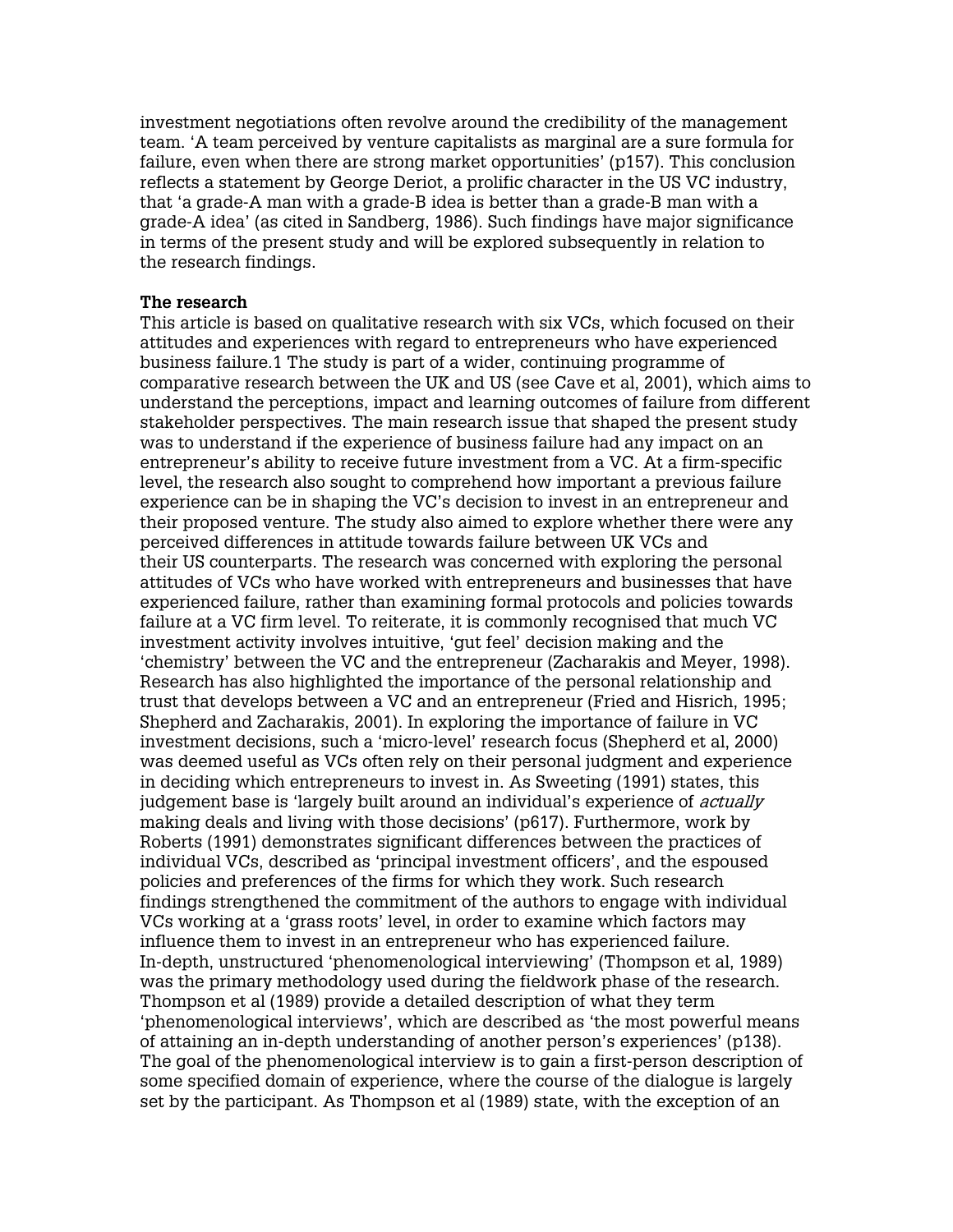opening question, the phenomenological interviewer must have no a priori questions regarding the topic. This form of interview, therefore, has strong similarities to the 'depth interview' (Jones, 1985) and the 'informal conversational' interview (Patton, 1990), where 'questions emerge from the immediate context and are asked in the course of things; there is no predetermination of question topic or wordings' (Patton, 1990; p288). Consequently, the only structure imposed on the interviews was an opening question to begin the dialogue – 'Can you tell me about your experience of investing in entrepreneurs with a history of business failure?'

In developing a phenomenological understanding of failure from a VC perspective, the research was 'naturalistic' in its approach (Lincoln and Guba, 1985). As Lincoln and Guba (1985) state, 'when working within the naturalistic paradigm, however, the investigator typically does not work with either a priori theory or variables; these are expected to emerge from the inquiry. Data accumulated from the field thus must be analysed *inductively*' (p203). The objective of this research was to discover, inductively, what the perceptions and attitudes of VC investors are with regard to venture failure, and then and only then to compare and distinguish these emergent theories generated from the data with existing literature. Such a qualitative approach was seen as useful because it 'allows research to flow in the less common direction, from data to theory' (Chetty, 1996; p77). Prior to engagement with the participants, no specific theoretical constructs or hypotheses were used or generated, although some broad research issues were developed in relation to the existing literature on VC investment and failure. In choosing the participants for this study, the qualitative sampling framework proposed by Patton (1990) was utilised, which is described as 'purposeful' sampling. The logic and power of purposeful sampling lies in selecting information-rich cases for study in depth. Information-rich cases are those from which one can learn a great deal about issues of central importance to the purpose of the research, thus the term *purposeful* sampling' (p169).

'Snowball or chain sampling' was also used, which 'identifies cases of interest from people who know people who know people who know what cases are information-rich, that is, good examples for study, good interview subjects' (Patton, 1990; p182). Hence, the majority of the sample was chosen from personal networks within the Management School at Lancaster University. As Hartley (1994) states, 'using contacts in industry, academia and friendship can be helpful, first, in establishing what the *population* is of organisations you might draw the case study from, and then how to choose the case(s)' (p216). Whilst the UK participants were geographically spread throughout the UK, the US VCs were all based in Silicon Valley, California. In analysing the interviews, each interview was transcribed and a detailed initial analysis of the transcript performed, with detailed notes written in the margins indicating potentially significant issues. Once a detailed comprehension of each transcript had been achieved, the analysis of the data then moved into another crucial phase, described as cross-case comparison or 'detective work' (Hartley, 1994; Mintzberg, 1983); where the role of the researcher is to 'seek out both what is common and what is particular about the case' (Stake, 1994; p238). In methodological terms, this phase was the beginning of more detailed 'content analysis' (Patton, 1987, 1990).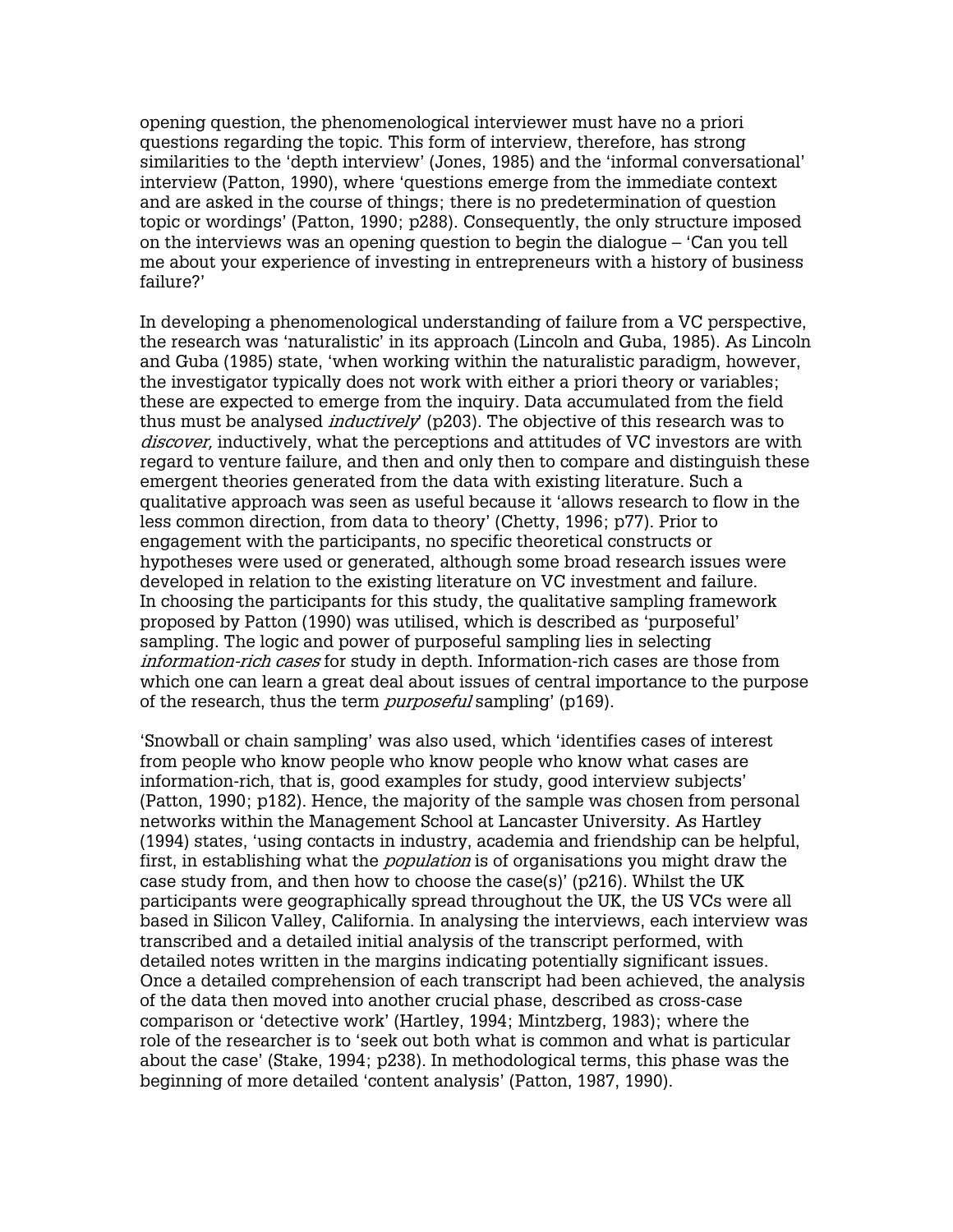'Content analysis involves identifying coherent and important examples, themes, and patterns in the data. The analyst looks for quotations or observations that go together, that are examples of the same underlying idea, issue, or concept' (Patton, 1987; p149).

Following this individually based stage of content analysis, the authors then worked together as an 'interpretive group' (Thompson et al, 1989) to develop a set of consistent themes that were apparent across the transcripts. Thompson et al (1989) articulate the benefits of such a dialogic process. 'The perspective of the group is broader than that of any one individual and, thus, a pattern that might not have been noticed by a single researcher may be "seen" by the group…The group, which is comprised of multiple perspectives, maintains a "fresh" vision and is less likely to approach the transcript in a stereotyped fashion' (p141). Once an agreed set of broad topics had been established, the group then compared and contrasted the views of each participant in relation to these overarching themes.

In writing up the emergent issues generated through this interpretive process and to maintain an inductive approach to theory development, nascent theoretical propositions were written up from the data, without the use of any relevant academic literature. In the first instance, this allowed the data to 'speak for itself'. The next step in this process involves what Eisenhardt (1989) describes as 'enfolding literature', which enables the development of theory with stronger credibility and deeper conceptual insights. 'An essential part of theory building is comparison of emergent concepts, theory, or hypotheses with the extant literature. This involves asking what is this similar to, what does it contradict, and why' (Eisenhardt, 1989; p544).

The outcome of this qualitative process of theory generation is presented thematically in the following sections of this article, illustrating some emergent issues and insights into the attitudes of VC investors in relation to the phenomenon of business failure.

# **Defining failure**

An important message to emerge from the analysis of the participants' experiences is the need for greater clarity regarding the concept of failure and a recognition of the difficulties associated with classifying an unsuccessful business or entrepreneur as a 'failure' within the context of VC investing. James, a UK VC, is quite clear in his views of business failure, as the following comment demonstrates. 'The core, the narrowest definition, is receivership and administration, given that in receivership and administration the shareholders receive nothing, almost always. So that is clearly a failure'. James also feels that it is still a 'kind of failure' when a business is sold but the investors make a loss. This view of failure corresponds with the concept of 'living dead investments', in which the venture fails to live up to investor expectations but does not necessarily represent a complete economic failure (Ruhnka et al, 1992).

In contrast, Mark (UK) questions whether such businesses can be classified as a failure. In particular, he gives an illustration of a CEO who managed to sell a business 'that was suffering a market change, the rules had changed', and yet the CEO managed to 'turn it around and get an exit'. As he states, 'now is that a failure? Well the investors wrote off 70% of their money'. Certainly, the definition of failure proposed by Cochran (1981) as the 'inability to make a go of it' with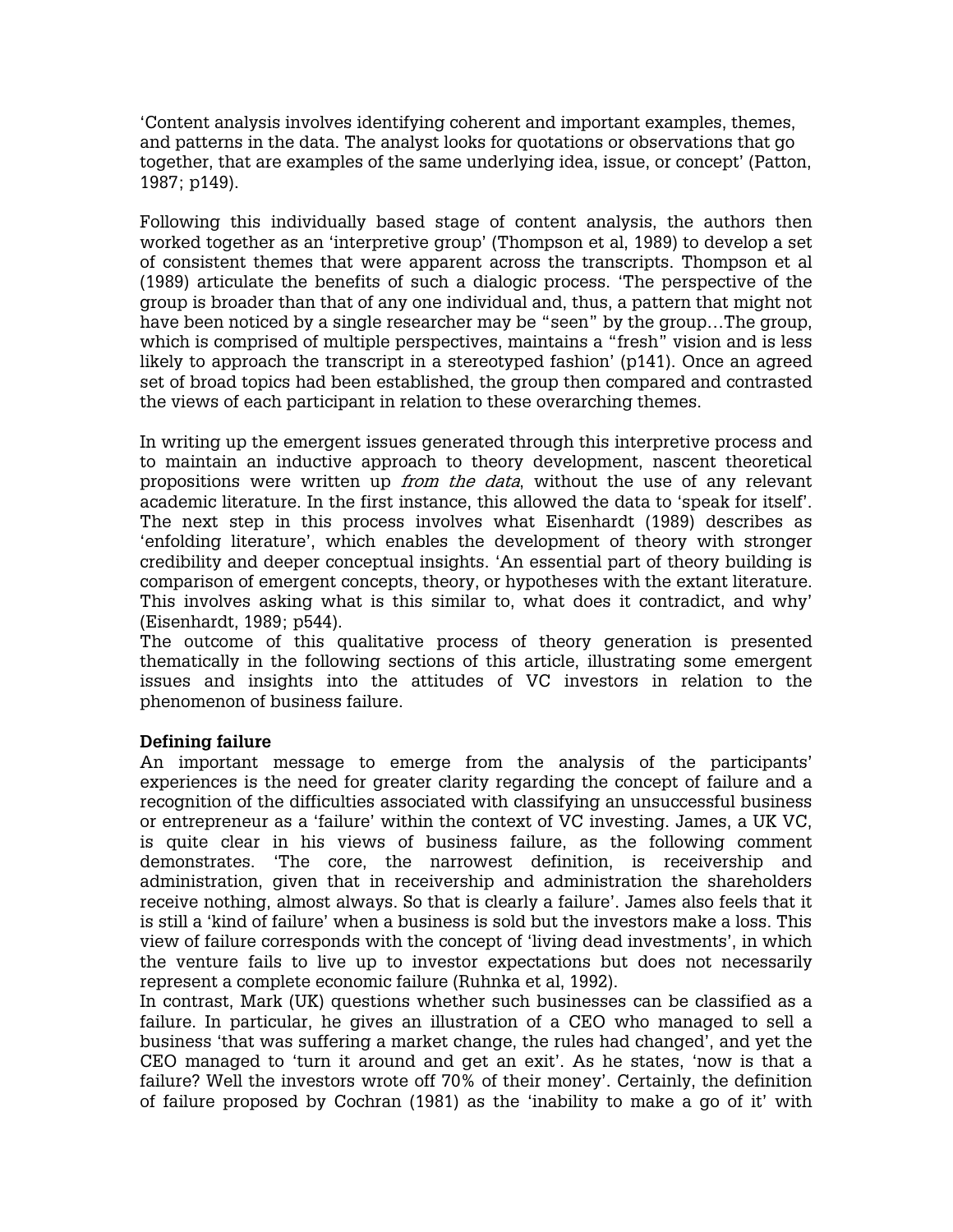losses to investors indicates that it is. Mark's perceptions raise an important issue in terms of defining failure, as the example above highlights a distinction between 'business' failure and 'entrepreneurial' failure. It is apparent from these observations that a *business* that results in a significant loss to investors may well be perceived by VCs as highly unsuccessful or even a failure, and yet Mark's statement indicates that the *entrepreneur/CEO* of such a business may be judged to be relatively successful by achieving the goal of 'getting an exit' in a time of market turbulence. In simple terms, this could be described euphemistically as 'making the best of a bad job'. This research emphasises, therefore, that the terms 'business' failure and 'entrepreneurial' failure should not be conflated, as not all entrepreneurs who have been involved in failed businesses may necessarily be viewed as personally responsible for the failure and therefore perceived as 'failed entrepreneurs' by the VC community.

This relates to Scott and Lewis' (1984) recognition that not all business closures are lamented or regretted or even classified as a failure, 'and may even rank as some kind of success, given the over-riding goals to be accomplished' (p51). Simon (US) adds an interesting insight into the concept of 'entrepreneurial' failure, in the sense that failure is viewed as a result of the personal mistakes and shortcomings of the entrepreneur. He feels that there are two distinct 'types' of entrepreneurrelated failure, which he describes as 'acceptable' failures versus 'flamboyant/machismo' failures. He describes 'acceptable' failures as people who are trying to do 'something great' and build a successful company and unfortunately fail in the process. As he states, 'I have no problem with that kind of failure, in fact I would argue that most times you have got a better…leader on your hands'. In contrast, Simon describes 'flamboyant/machismo' failures as people out there 'beating their chests', who 'never understand what it takes and probably never will'; a kind of entrepreneurial failure that clearly relates to the 'hapless amateurs' identified by Macmillan et al (1987). In conjunction with Zacharakis et al's (1999) findings, Simon's attitude regarding 'acceptable' failures indicates that an 'isolated failure does not necessarily represent a repudiation of the entrepreneur's general ability' (Zacharakis et al, 1999; p10). From a VC perspective, Simon's comments reiterate that not all entrepreneurs involved in failed ventures are viewed negatively.

# **Investing in entrepreneurs with a failure experience**

One of the key issues that this research aimed to explore was the perceptions and attitudes of VCs to the phenomenon of venture failure, particularly with regard to investing in entrepreneurs who have experienced failure. A number of issues emerge from a comparative analysis of the data, but what is interesting to observe is the generally positive attitude towards failure displayed by the majority of the participants. On the whole, it appears that the decision to invest in an entrepreneur is not negatively affected to any significant degree by a previous experience of failure and that a number of factors shape the decision to invest, many of which can prove more important than the recognition that the entrepreneur has failed in the past. Such findings concur with the conclusions of Sandberg et al's (1988) work, which illustrates that although VCs frequently state that 'entrepreneur' or 'management team' factors account for most of their decision, 'self reported criteria weights show many criteria involved and none truly dominant' (p13).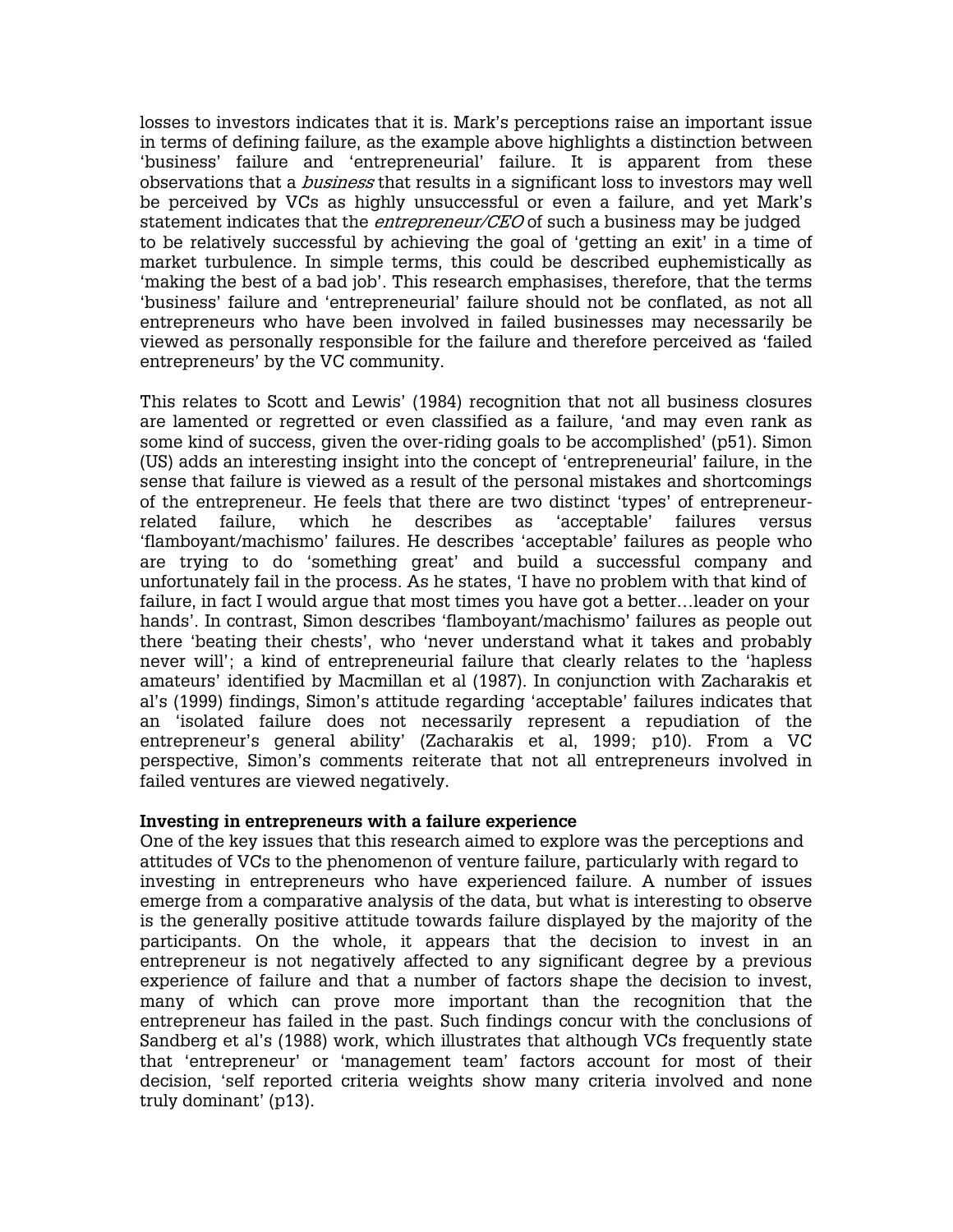#### **The quality of the concept/opportunity**

A consistent theme throughout the data is that the quality of the concept or opportunity that the entrepreneur presents to a VC has a strong impact on the decision to invest. As Matthew (UK) states, 'Our experience tells us that backing people with failures in their background is not a disaster, it is not something that we should shy away from. If the business is sound, technology is sound in our view, we would pick someone who has been round the loop before, given that they had a sensible...reason for the failure'. The willingness to invest in an entrepreneur with a track record involving failure is also expressed by Rebecca (US), if the individual concerned possesses great technical abilities and a great product. As she states, 'with entrepreneurs I think people are more inclined to bet on people who don't have proof one way or another about whether they can be winners…I think that they are more concerned about the quality of the idea than they are the quality of the management of the entrepreneur'. Similarly, Paul (UK) states that he wouldn't hold a failure against somebody and that investing in an entrepreneur who has experienced failure as opposed to a new starter 'depends entirely on the concept'.

Such statements contradict the common perception in the VC literature that the entrepreneur is the most important factor in the VC's decision-making process, particularly Rea's (1989) argument that entrepreneurs or management teams perceived as potentially marginal are viewed as a sure formula for failure despite strong market opportunities. Rather, this research reinforces previous findings that if the VC is confident that the concept will meet a market demand, the entrepreneur is not too important (Zacharakis and Meyer, 1998), and that VCs are not necessarily overconcerned with the total composition of the management team at the screening stage (Sweeting, 1991). As Sweeting (1991) states, one VC fund felt that 'a good business based on sound product/market concepts, with good proprietary technology, could attract relevant good management in whatever areas they were needed' (p612), a view shared by many of the participants in this research. This raises an important distinction made by several of the participants in terms of backing a 'founder' CEO as opposed to a 'experienced manager' CEO.

The participants do give examples of entrepreneurs who have occupied the role of CEO, but they emphasise that more often than not CEOs are experienced professional managers 'brought in' by VC investors to manage the business. Rebecca (US) makes the important point that investors are willing to take a leap of faith with an entrepreneur more so than they are with professional management, a point reinforced by Mark (US). He states that his company has backed many entrepreneurs with a failure experience, whom he describes as 'creators', because he feels that they are the easiest category of people to back in the start-up environment. One important reason for this is that founding entrepreneurs, as opposed to professional CEOs, 'know how to do something intangible which noone else can do'. Mark also points out another significant factor that often stands in the entrepreneur's favour, which is the common acceptance amongst VCs that the founder only takes the business to a certain stage.

'So when I as an investor come to review your track record I am really only reviewing how did you come up with the idea…where is your skill set based, and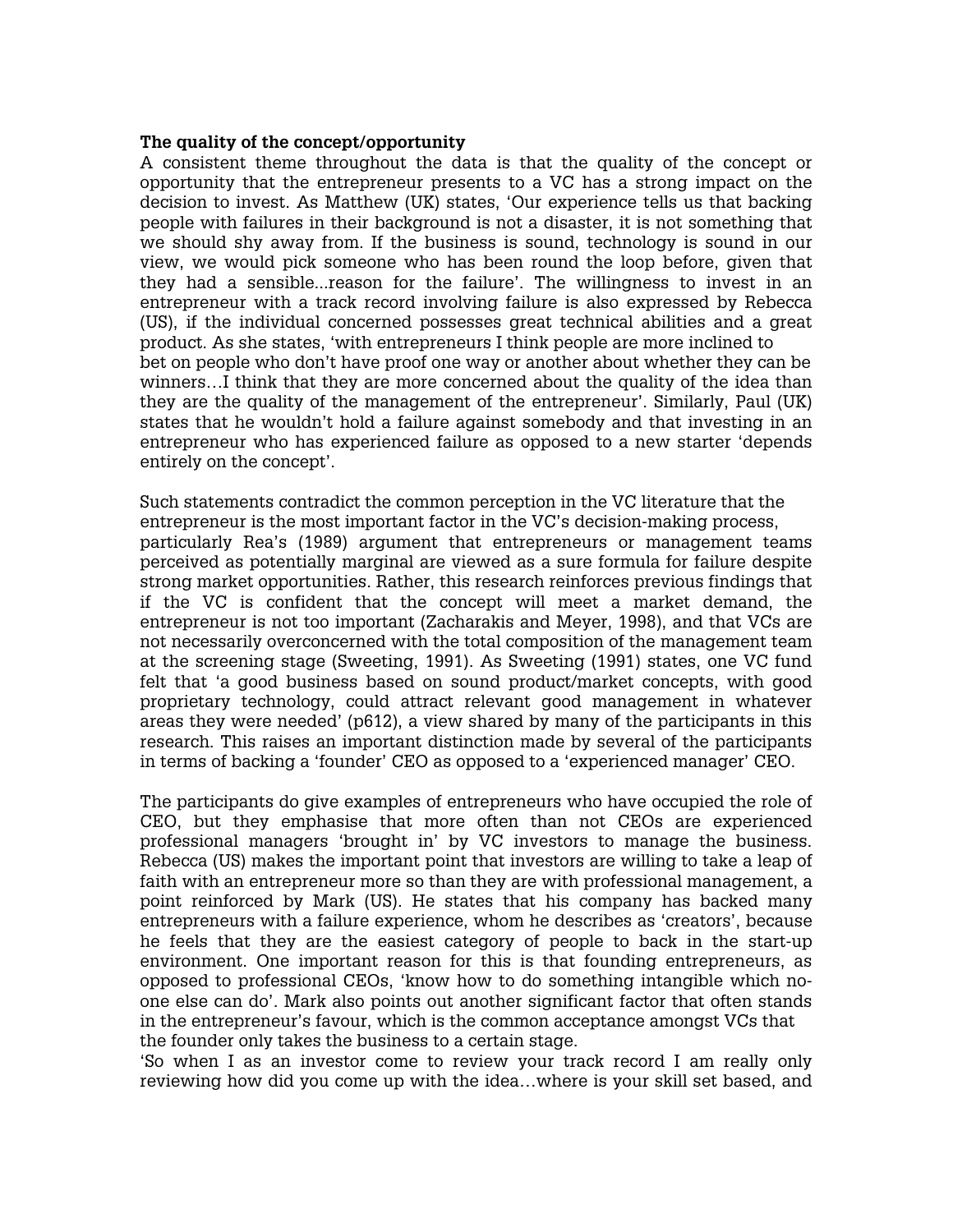then I am looking at…how I can supplement your strengths and weaknesses with other people's strengths'.

# **The ability of the entrepreneur to 'step back'**

Another important and related issue that influences the VC's decision to invest in an entrepreneur who has experienced failure is the entrepreneur's ability to 'step back' from the management of their business once it has reached a certain stage. Several participants stress that an entrepreneur who receives VC investment and creates a new venture is often not perceived to be the person who will lead the company to a public offering or some other form of exit. As Rebecca (US) states, 'the person I call the entrepreneur is the person that typically generates the idea and then jumps off the cliff…they may or may not have the capability to then build, manage and grow the organisation'. Matthew (UK) illustrates that founder entrepreneurs often have what he describes as a "life expectancy", which can be as little as eighteen months. 'If you look at being a CEO in one of our start-ups, being a founder CEO has a life expectancy…and that's specifically about being the Managing Director. Ninety, eightyfive percent of the time they will be Chief Technical Officer, they will move sideways, but…the person who is running the company when we meet them is not the person who is running the company after eighteen months'.

A significant finding from the research is how difficult it can be for VCs to convince entrepreneurs that the relinquishing of responsibility and control is crucial, both in terms of continued VC support and the growth and success of the business. Matthew (UK) describes this as the 'trauma' his company normally has to go through when investing, reflecting Timmons and Bygrave's (1986) recognition that many VCs are 'simply overburdened with cleaning up problems in their own portfolios and in replacing management' (p162). As Matthew points out, 'with founders, particularly in tech businesses, [where] it is their baby, their idea, their vision for the world, who are doing it for the first time, it is really hard to have that kind of conversation', a point echoed by Paul (UK). Paul describes several instances where he could bang entrepreneurs' heads against walls 'in the nicest possible way', stating that 'I get very personally frustrated with somebody who doesn't recognise that all you are trying to do is help them'.

Although it is recognised that VCs often replace the entrepreneur or the management team (Sweeting, 1991), and that it is one of the most dramatic things they do (Gormanand Sahlman, 1989), this research demonstrates that this can prove to be a difficult, traumatic and extremely frustrating process for the VC to engage in.

In highlighting potential distinctions between the UK and the US in terms of VC investment Mark (US) describes a key difference between the two countries, which is the concept of 'churning management'. Importantly, this concept may be significant in explaining why UK VCs may encounter entrepreneurs who are unable to 'let go of their baby' more frequently.

'I mean one of the issues here in the US versus being in the UK, or Silicon Valley versus the UK, is the concept of churning management. Here it is so much more prevalent, so it is very rare that we would actually have a conversation here in Silicon Valley where the founders say, "oh, I am going to take this company public". It is very rare, it is much more normal for him to say "I will take this to this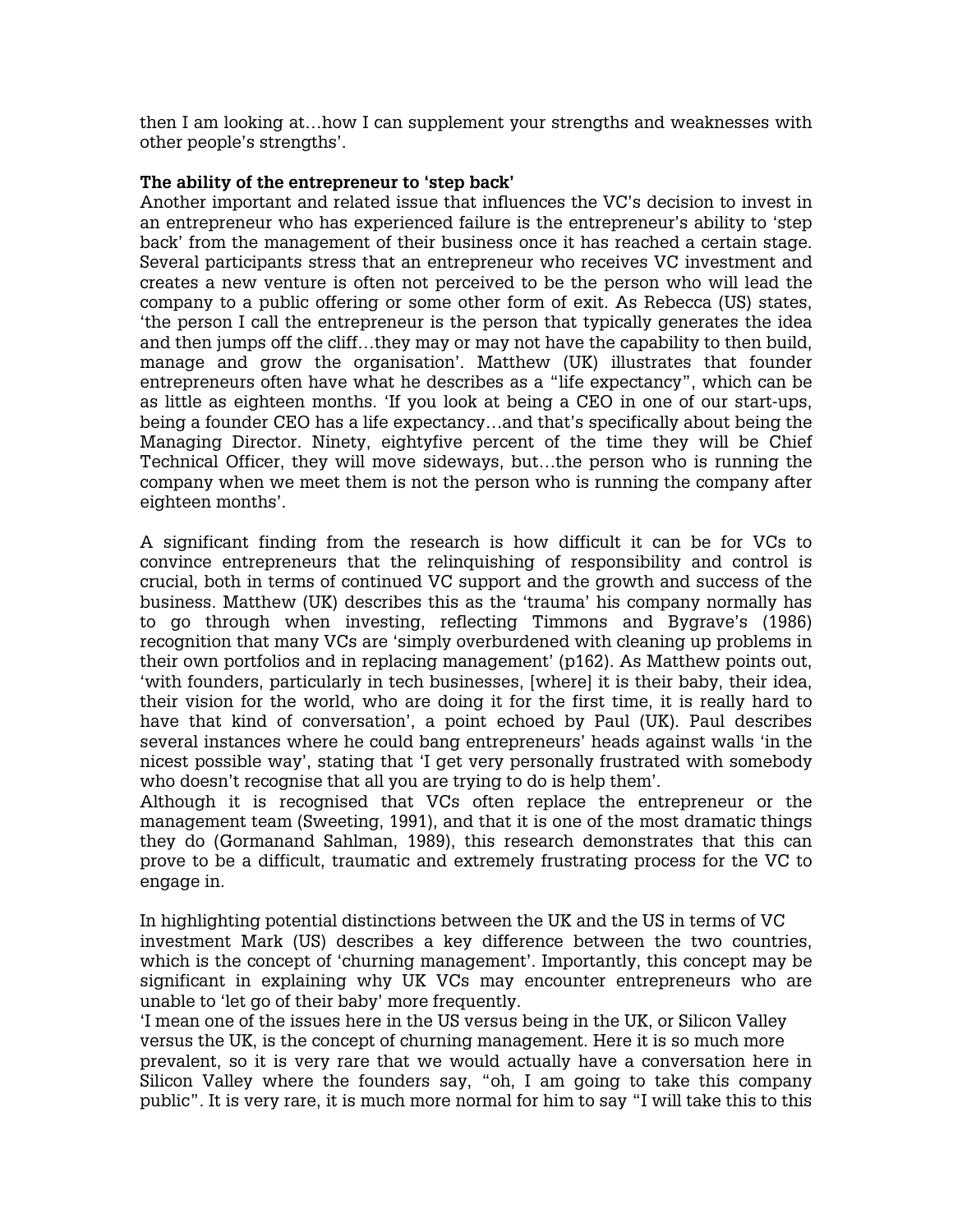stage and then I will recruit somebody to take it to the next stage and then we will recruit somebody to take it public". There is much more of an attitude of I will do my bit and get rewarded for it and then I will go off and do something else'.

Matthew and Paul, both UK VCs, give poignant examples of businesses that have failed,a major factor for the failure being that the founding entrepreneur was unwilling to step aside and allow an experienced professional manager to lead the business forward. Such findings illustrate the notion that entrepreneurs can reach an 'executive limit' (Meyer and Dean, 1990) at which point 'their inability to manage becomes detrimental. In such cases, ventures that do not replace the entrepreneur with a professional manager are more apt to fail' (Zacharakis et al, 1999; p2-3). For example, Paul describes an entrepreneur who was 'very good at [the] scientific side of his concept…but a totally uncommercial animal'.

Consequently, he was unwilling to accept the advice of his VC investor, and was not prepared to either accept further investment to fund the development of the concept or allow a professional CEO to manage the business. As a result, the business has ran out of capital and yet the entrepreneur concerned 'is probably six months and half a million pounds away from a multimillion pound idea'. Not surprisingly, this is enormously frustrating for Paul and he credits it to the perception by some entrepreneurs that VC investors are 'vulture capitalists, not venture capitalists, and the reason for that is because this man comes along with some money and says I want a piece of your business'. Despite these problems, Paul would still be willing to invest in the entrepreneur and his business a second time, 'if he would stand aside'.

Rebecca's (US) experiences illustrate that VCs in Silicon Valley can suffer similar problems and she recounts a very similar example of a venture failure that involved a 'well qualified technologist' with insufficient commercial skills. On reflection, she now realises that 'I should have either changed the management at that point in time, so it had a chance to succeed in some other guise, or I should have insisted that the capital be returned, so that's the only regret I have'. As is the case with Paul, Rebecca would still be prepared to invest in this entrepreneur again as she perceives him to be a 'high quality individual', as long as he would agree in advance that he would provide technological leadership but would not be the CEO of the business.

These examples illustrate the occurrence of 'venture capitalist' failure, both in terms of accurately assessing the entrepreneurs that they choose to invest in (Smart, 1999), and in not acting swiftly enough to replace the entrepreneur or management team when necessary (Sweeting, 1991). Importantly, these examples demonstrate that VCs are not averse to working with entrepreneurs who have experienced business failure, even if the person concerned is perceived to be a major contributor to the failure. To receive future investment, however, it is extremely important that such entrepreneurs are aware of their own strengths and limitations and are willing to supplement their skills where necessary with an experienced CEO/management team in order to exploit the opportunity more effectively and avoid failure for a second time. Similarly, Roberts (1991) gives an illustration of a VC fund that accepted entrepreneurs that 'appeared to be more open-minded, more aware of their personal limitations' (p15). Relevant studies indicate that it is also significant to VCs that the founder entrepreneur is able to build and present a balanced team with both a technical and business orientation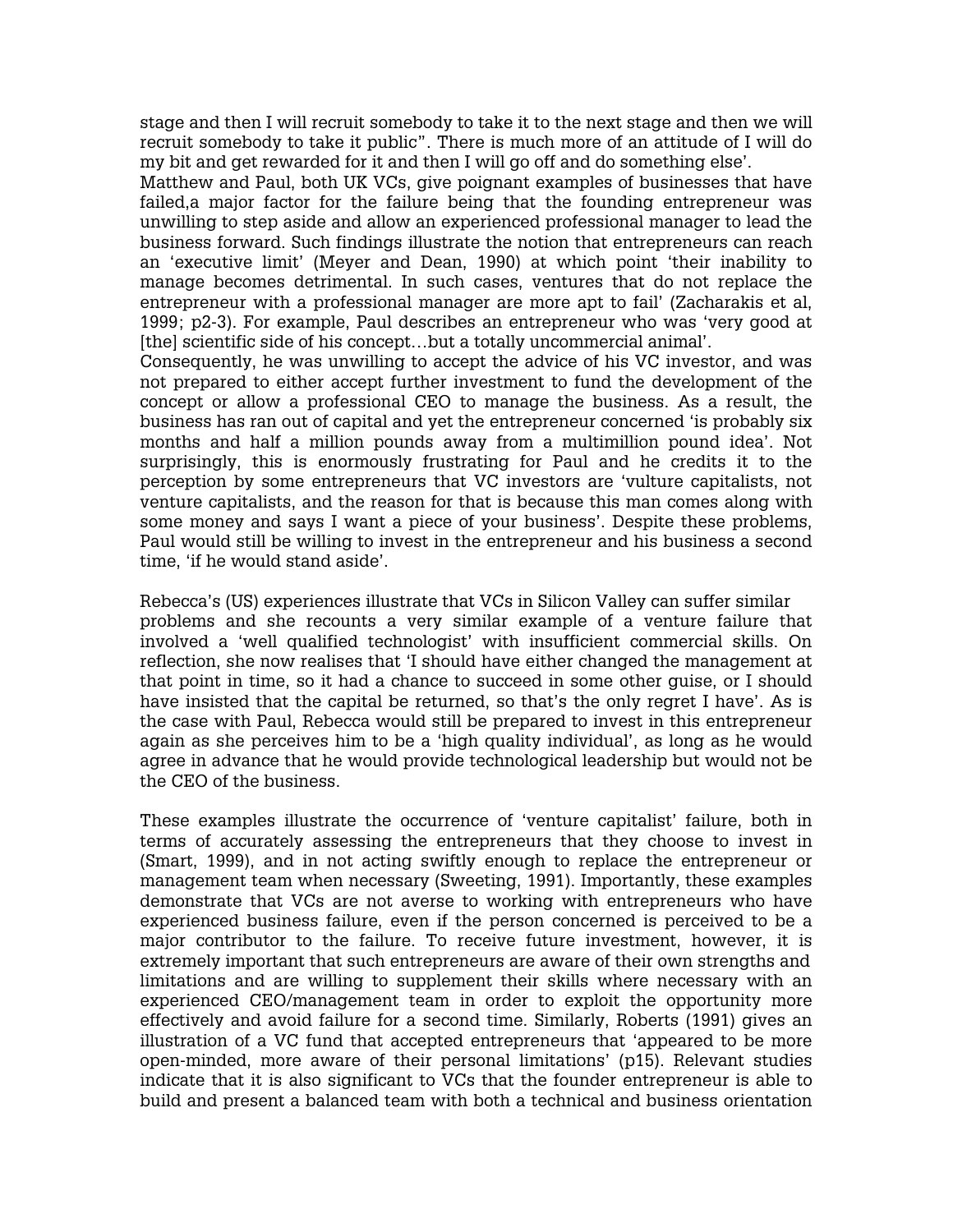(Roberts, 1991) and attract qualified people with proven skills (Goslin and Barge, 1986). The current article concludes that this may be particularly critical for entrepreneurs who have previously experienced failure. As Matthew (UK) explains, one such entrepreneur he worked with received another round of VC investment, not only because he continued to have a good market opportunity but also because 'he had surrounded himself with people that looked more sensible to the outside world'.

# **The importance of previous start-up experience**

An interesting issue to emerge from the data is that previous start-up experience, either good or bad, is an important aspect of VC investment. As Shepherd et al (2000) state, 'an entrepreneur's experience with previous start up ventures and new ventures should not be neglected as a source of advantage' (p399). Matthew (UK) feels quite strongly about this issue, to the point that he states 'personally I would prefer to back a failed entrepreneur, subject to seeing what the failure was…than a new starter'. Rebecca (US) feels that, in many respects, failure is a positive experience, stating that 'failures are not necessarily bad because they teach you things'. Although businesses begin with the basic expectation that they will survive (Shepherd et al, 2000) and failure is not a desirable outcome of entrepreneurial activity (Whyley, 1998; Sitkin, 1992), Rebecca's comment indicates that VCs recognise the valuable learning that may accrue from venture failure (Cave et al, 2001; Cardon and McGrath, 1999). As Shepherd et al (2000) state, 'new venture managers may learn from past choices about how to perform better in the future' (p395).

Rebecca goes on to state that 'when I hire CEOs, I look for people who have had both very good experiences and very difficult experiences, and if they can't talk to me rationally about what was causal in each of them then I'm suspicious'. Matthew's company receives so many CV's that 'we don't need to see anyone who hasn't got a start-up in their CV'. What is apparent from these comments is that VCs are often interested in entrepreneurs who have a range of experiences, rather than merely investing in people who have a history of success. This research demonstrates that VCs may not necessarily fixate on the entrepreneur's past successes, as Zacharakis and Meyer (1998) postulate. Matthew (UK)

confirms that he would meet with entrepreneurs who have had previous start-up experience, 'no matter which way it has gone', and goes on to emphasise that 'we are agnostic about whether we have dealt with them in a successful situation or a failure situation, as long as they have performed sensibly through that process'.

In investment terms, Rebecca (US) points out that failure combined with success is most favourable, as long as the entrepreneur has not continually experienced failure as then serious questions must be asked. 'So looking at somebody as a picture you want to see that they know what it means to be a winner, and you want to see that they have been formed out of a winning background and so you look...where did you come from, what were your formative experiences, what kind of environment were you in and was it a culture and a market condition that generated win. And then, if that's the case, somewhere along the line you did something that didn't work out, okay, well what did you learn from that…This environment is more willing to tolerate failure mixed with success. I don't think it's willing to tolerate repeated failure'.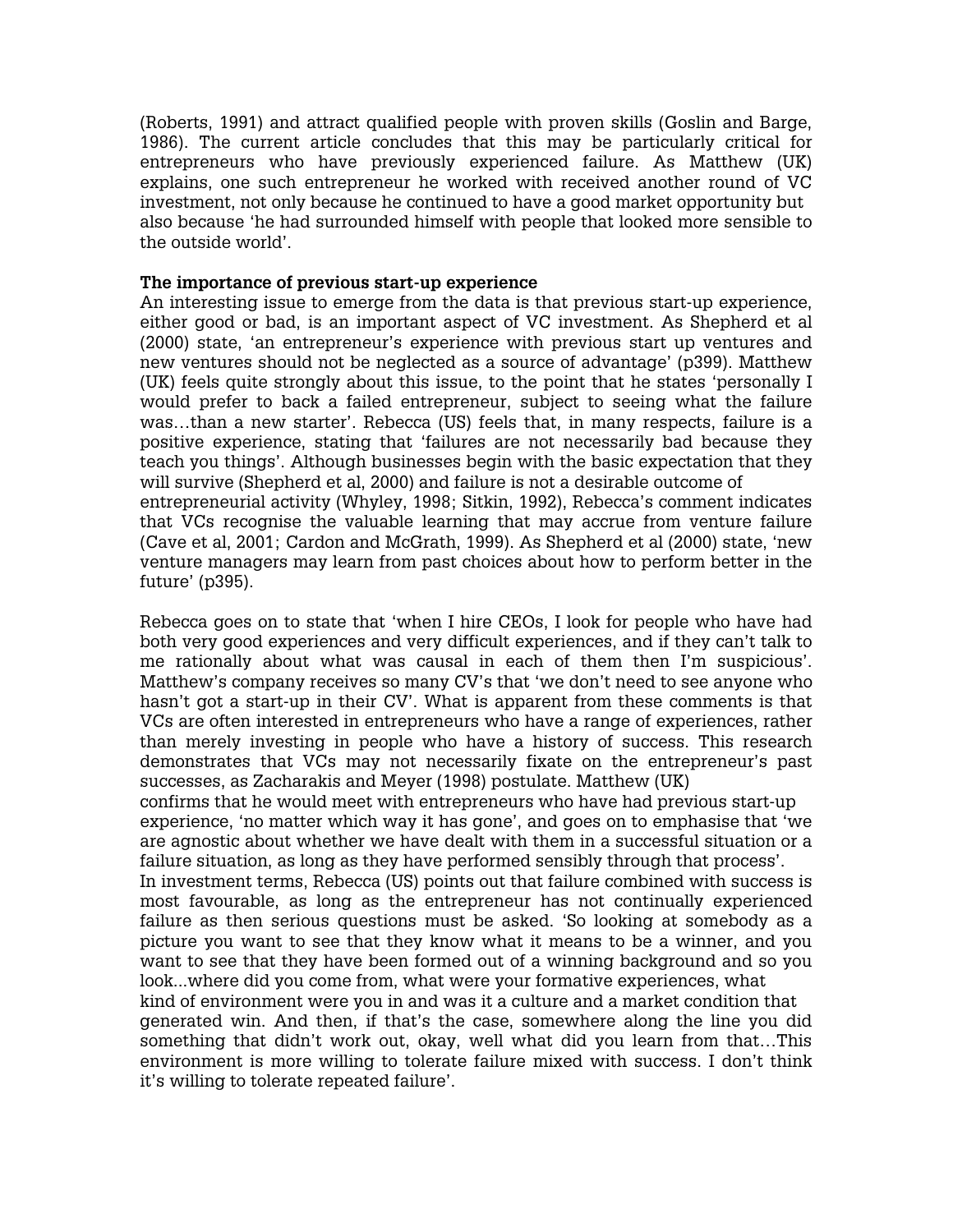Matthew (UK) confirms this perception, stating that 'a history of success…even if it is just the most recent section of it, will forgive many sins. So venture capitalists can have very short-term memories when it comes to past failures'. Once again, these attitudes demonstrate that entrepreneurs with experience of failure are not necessarily restricted in terms of securing future investment from VCs.

#### **The nature of the failure**

Finally, another quite obvious yet significant issue to emerge that influences VC investment in entrepreneurs with a previous failure is the nature of the failure itself and the perceived level of personal culpability of the entrepreneur concerned. Simon (US) makes the important point that a 'smart' VC will try and ascertain what the 'driver' of the failure was, and to understand 'whether someone's failing is because they were doing something great and it just didn't happen, but the approach…all made sense, or was it just someone trying to make a fast buck'. Similarly, Paul (UK) asserts that it is essential for VCs to have an open-minded and inquiring attitude when approached by entrepreneurs who have experienced failure. In particular, the following comment by Paul demonstrates that, at a firmspecific level, VCs are not necessarily inclined to attribute failure to management weaknesses (Zacharakis et al, 1999). 'I think it is the ability of the finance provider, or the creditors, because they get hurt in failure as well, to recognise that the entrepreneur has gone down, not through mismanagement, but more often than not for lack of cash or some other reason. If he has been cavalier with his business, then quite frankly you have to look twice at him…before you go into that situation again. If he's failed because maybe the concept wasn't right, or maybe it didn't work, I think in those circumstances particularly [you] have got to say, well okay, we still like the idea, it didn't work, and he needs another year or two to do something with bells and whistles on it'.

Simon (US) confirms the need for VCs to adopt a positive, 'healthy' attitude to failure. 'So if you don't talk about it and you don't have a healthy attitude towards it, there is always this kind of underlying dynamic going on but you are just avoiding the real key issues…I think that is one of the things that people forget from the outset, is that it is how you deal with failure that makes you a much better venture capitalist'. Mark (US) feels that rapid technological developments have contributed towards a more positive attitude towards failure, because there are so few founders that have 'entrepreneurial flair and could create something' that VCs are willing to forgive a failure experience if such individuals are still producing good ideas. Mark emphasises that attitudes to failure are much more flexible in times of 'entrepreneurial scarcity' and VCs are more willing to mitigate the risk of investing in an entrepreneur with a failure experience in their background. 'When they [entrepreneurs] are [in] short…supply, the demand for that expertise goes up and so people are much more, I wouldn't say lenient, they are much more keen to understand where and…how the failure occurred'.

What comes across quite strongly in the examples that the participants give of entrepreneurs who have experienced failure is the recognition that both luck and timing have a lot to do with the success and failure of new ventures. Matthew (UK) is quite open about this issue and gives an example of a business that failed because 'the timing was wrong. It's not the idea, therefore it was just the wrong time'. He recognises that luck has a lot to with being a successful entrepreneur. 'It is the same view as the US guys, there is a big chunk of luck in this and…with the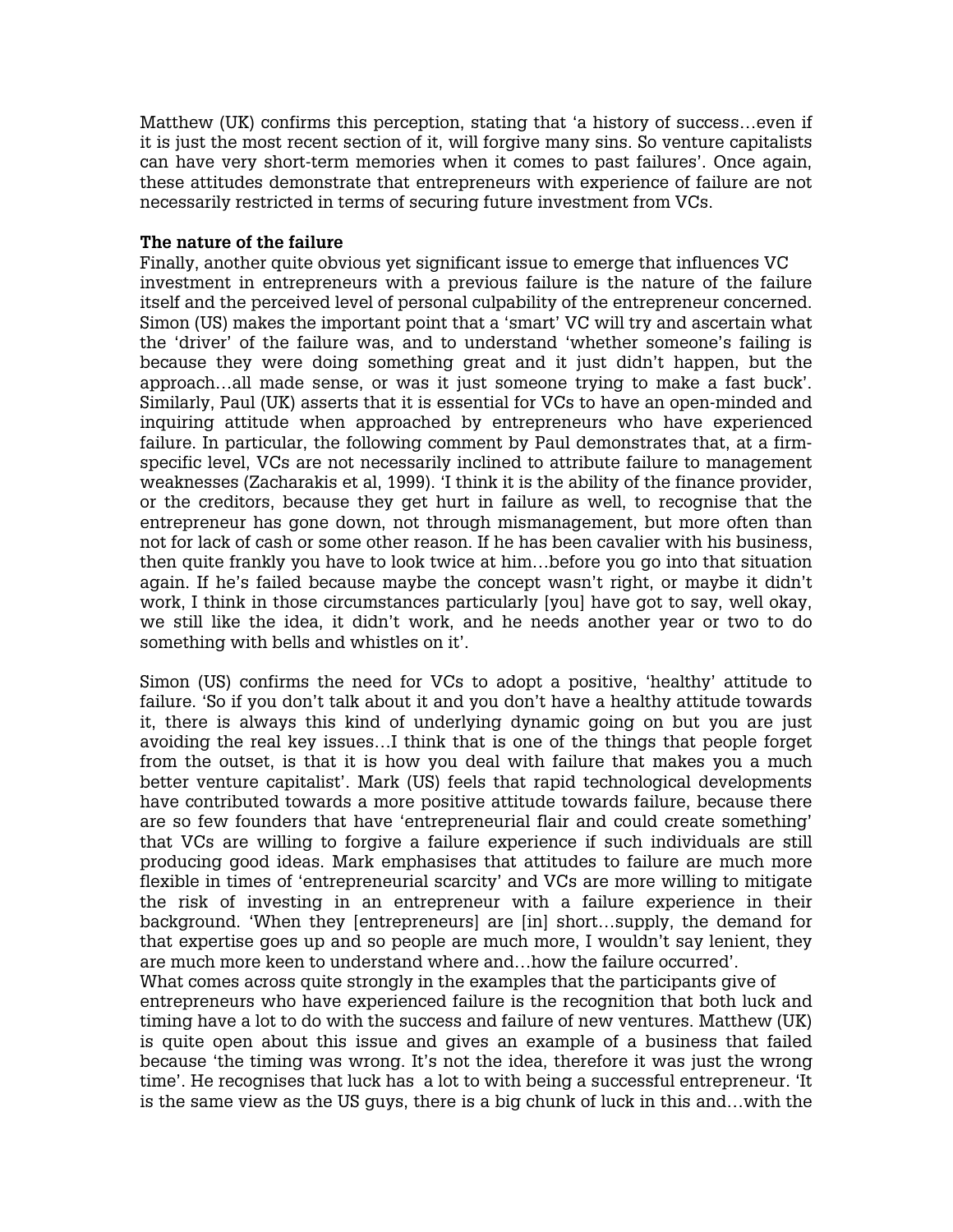best will in the world, the best manager in the world won't always turn around a scenario in a start-up where there is no market'. Such a comment indicates that VCs recognise that the end user market failing to develop is a significant factor in venture failure (Gorman and Sahlman, 1989; Ruhnka et al, 1992). In such failure situations when the market just 'doesn't turn up' Matthew states that it is not really a reflection on the entrepreneur involved in the failed start-up. Rebecca (US) reinforces this point. 'There's no stigma at all about having been part of a failed company because so many failed, when you get that cataclysmic market correction, where everybody was going down this path when suddenly the world says we don't like it down this path anymore…it's hard to say that everybody in those companies were lousy people'.

Put simply, several of the participants recognise the complexity of venture failure, emphasising that the blame does not always lie in mismanagement or specific failings of the entrepreneur. As Mark (US) states, 'as a founder you create, and there are many reasons why things fail and there are many reasons, outside of your creating, why they fail'. Such observations emphasise the distinction between 'business' failure and 'entrepreneurial' failure.

These attitudes to failure reflect the findings of Gorman and Sahlman (1989), where only a small minority of the VCs in their sample attributed venture failure solely to the entrepreneur or senior management team. As Macmillan et al (1987) state, it is 'obvious that ventures still fail no matter how hard the entrepreneurs work, or how meticulous they are, or what their past track record is like' (p131). Although unfavourable market conditions can be beyond the control of VCs to remedy (Ruhnka, et al, 1992), the participants in this study recognise that such external factors can also be beyond the control of entrepreneurs. Furthermore, despite being 'experts' (Zacharakis and Meyer, 1998), Matthew (UK) illustrates that VCs can contribute to venture failure and 'get it wrong' by failing to judge the market correctly. 'I have got a company at the moment that are teetering on the verge of not making it. [I] still believe in the technology, still believe in the market ultimately, but we invested too early in the cycle and got it wrong'.

A related issue that VCs feel is important is the ability of entrepreneurs to be honest about their failure and admit if they entered the market at the wrong time, as Matthew (UK) points out. 'If it was a failure of the business…there was some reason why the business idea was flawed and they admitted that they just got it wrong, got in at the wrong time, it wasn't an error of execution specifically, then I would rather go through the transaction with someone like that'. James (UK) has a similar attitude, particularly with regard to entrepreneurs who have a business that is currently in trouble. He is impressed when an entrepreneur is able to be frank about the state of their business, rather than simply encouraging the VC to invest more money. It is apparent that the majority of the participants understand very clearly that entrepreneurs are not always responsible for the failure of a business and are quite willing to reinvest in entrepreneurs with a previous failure as long as they can give a sensible explanation as to why the failure occurred. 'So as long as you fundamentally don't think he is an idiot from the actions he took, then the guy remains backable' (Mark, US). Importantly, Paul (UK) feels that it is a 'brave financier' in the UK who will take such an understanding and lenient view of failure, which raises an interesting question regarding perceived differences in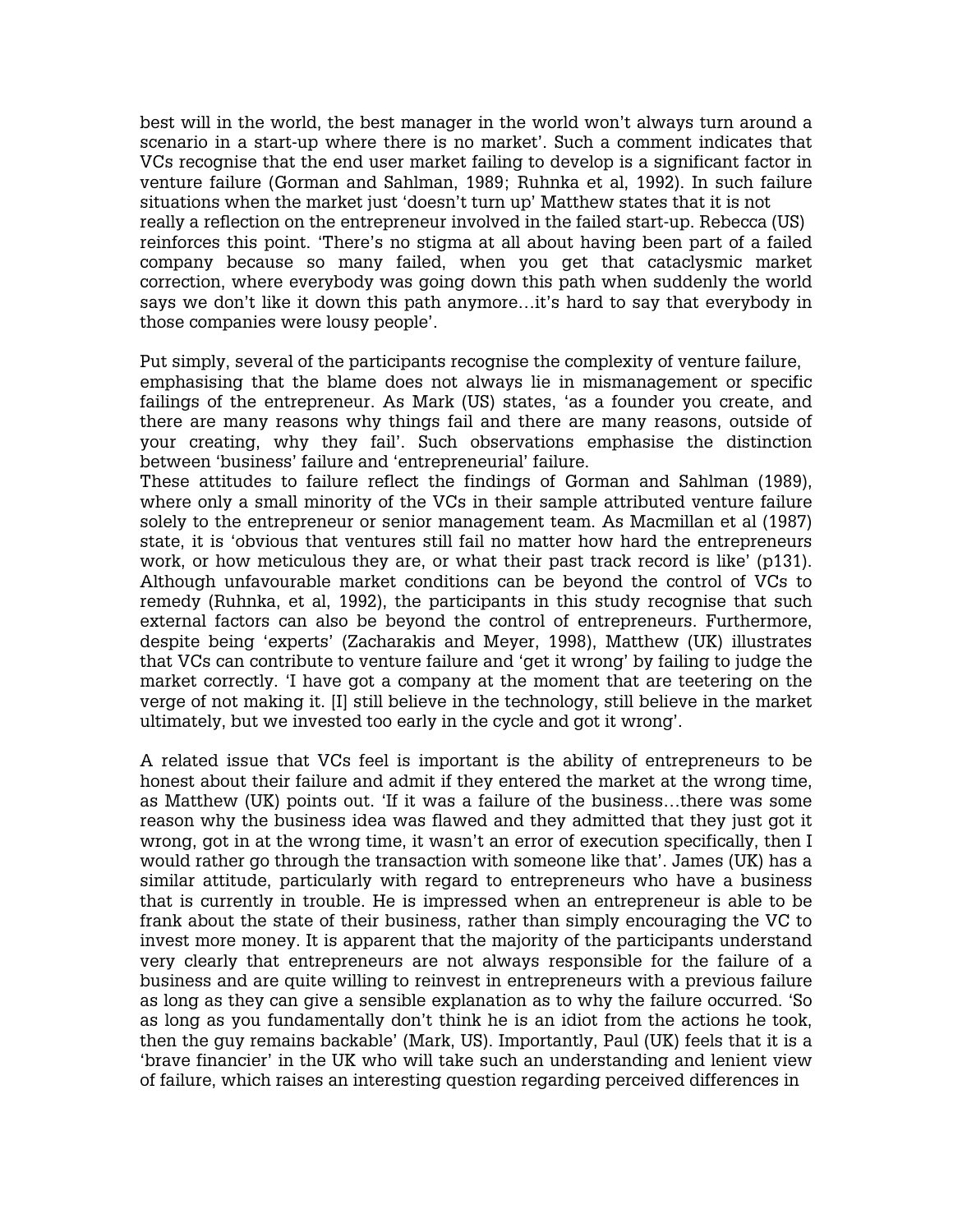attitudes between US and UK investors, an issue that will be discussed in more depth shortly.

# **The inevitability of failure**

'The field upon which venture capitalists play is littered with the remains of failed companies' (Gorman and Sahlman, 1989; p237) A consistent theme that runs throughout the data is the level of understanding and appreciation displayed by the participants in this study regarding how difficult it can be to create a successful start-up. As this article has illustrated, the majority of the participants demonstrate a flexible and generally positive attitude to entrepreneurs who have experienced venture failure, recognising this to be an inevitable outcome of entrepreneurial activity. Paul (UK) emphasises that start-ups are 'notoriously bad for failing', and he estimates that probably four out of every seven start-ups fail. Simon (US) states that 'in the early stage game I would argue that if you are not expecting forty to fifty percent failure rate you are not realistic'. As Shepherd et al (2000) reflect, new organisations operate 'while continually subject to the risk that an unanticipated event or combination of events will force them out of business' (p396). Consequently, Paul perceives start-ups to be a high-risk investment and only approximately 15% of his portfolio consists of early stage investments. Interestingly, it seems that Matthew's (UK) primary aim is to ensure that businesses don't fail initially, and he works on the assumption that merely ensuring his investments are in existence after two years means that they have a chance of success.

Many of the VCs in this study recognise both the prevalence and significance of failure and the inextricable link between success and failure. The sheer numbers of ventures that fail within the context of VC investing, as reflected in the comments of the participants and numerous other studies (Ruhnka et al 1992; Smart, 1999), emphasise the importance and value of studying the phenomenon of failure (Cardon and McGrath, 1999; McGrath, 1999; Zacharakis et al, 1999). Simon (US) feels that even though no one talks about it, failure is a 'fact of life', and he makes the interesting observation that 'Silicon Valley in particular, or at least what I have seen of it, failure is probably the single largest ingredient to long-term success'. This view is also put forward by Matthew (UK), when he states that, 'all start-ups do not work by definition, so if you throw out all the management teams then you don't end up with many people left'. Rebecca (US) expresses a similar attitude, recognising that many people have been involved in multiple start-ups and that failure is an inevitable outcome of being involved in the start-up environment. '…it's just very common that not all business ideas are created equal…If you're part of the start-up community and you're involved in it you are likely to have some failures'.

Even James (UK), the one participant in the study who takes a more negative attitude towards entrepreneurs involved in a business failure, accepts that not all failures can be avoided and that some are clearly down to bad luck. 'There are situations where there is no…possibility of avoiding action, and…something hit you…a bolt of lightening out of the clear blue sky'. James provides a significant counterpoint to these sympathetic attitudes to failure. He is explicit that, in many cases, venture failures are down to an element of bad planning and a lack of foresight on the part of the entrepreneur and/or management team. As he asserts,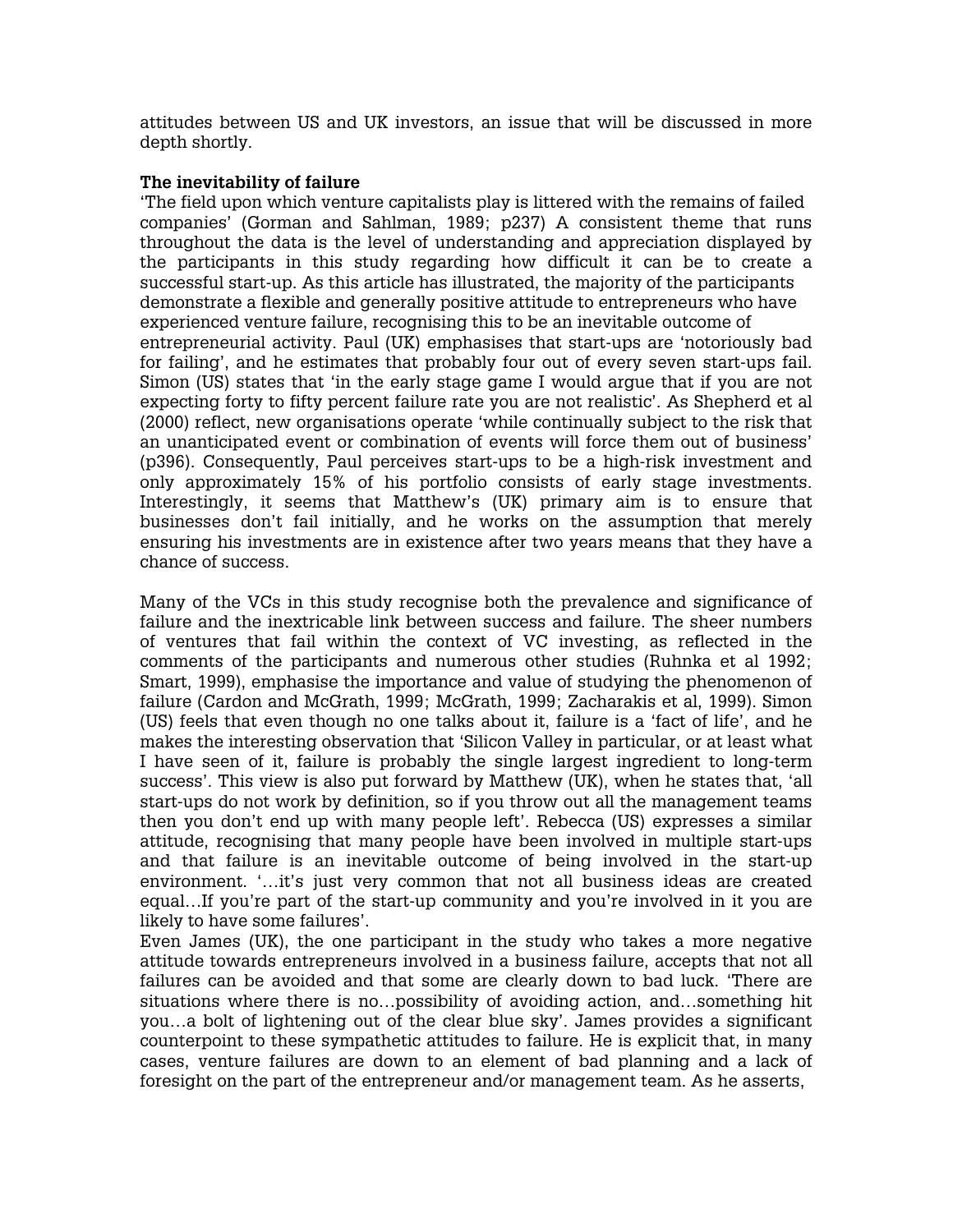'when I look into situations of failure and try to understand what actually went on and what avoiding action might have been taken, I find that the quality of the management team is often…deficient'. Consequently, James stresses that he works on a 'presumption of guilt', stating that 'the presumption is that he [the entrepreneur] is a failure and it is a black mark. Can we prove why it isn't in fact the case?' Of significance, James is the *only* VC in this study to identify entrepreneurial failure as the primary cause of venture failure, and to adhere to the common perception that 'senior management is the critical ingredient that makes or breaks venture-backed businesses' (Gorman and Sahlman, 1989; p240). James goes on to make a powerful and important point that failure is not meaningless and completely acceptable. 'People do not want their investments to fail. Chief executives do not want their companies to fail. You cannot tell them not to worry about risk, because personal pride apart from anything else…you want your investment to succeed…and telling them that it [failure] doesn't matter is completely meaningless and unhelpful, of course it matters'.

# **Preconceived, generalised attitudes to failure: UK versus US**

The majority of the VCs in this study demonstrate distinct similarities in terms of their *personal* attitudes towards entrepreneurs who have experienced failure, treating venture failure with a degree of tolerance, acceptance and openmindedness. From a VC perspective, such commonalities dispute the common perception that the US is far more tolerant in its attitudes to failure than is the case in the UK. More specifically, there is a preconception that, in the US, failure is viewed as a generally positive experience with significant learning outcomes, whilst in the UK entrepreneurs with a failure experience face negative attitudes and stigmatisation (Cave et al, 2001). What is so surprising, given their personal views and experiences, is that the UK VCs in this study tend to adhere to these stereotypical cultural differences in attitude towards failure. This became apparent when the UK participants articulated their perceptions of the UK context for entrepreneurial activity.

Paul (UK) feels that US VCs are more tolerant and 'pragmatic' about failure and actually expect entrepreneurs to have two or three failures before they succeed. 'By talking to people I've worked with in the States, they almost expect entrepreneurs to have a few bumps before they make it. Whereas in this country I think that they view failure as a very difficult thing to carry around on your back'. Similarly, James states that 'I would have to say that I would rate US venture capitalists above UK venture capitalists', as they are more 'understanding of the processes of the investee'. The other UK VC, Matthew, reinforces the idea that this may well be part of wider cultural differences in attitudes towards failure between the UK and the US. 'If you say I have had a failed business, you are perceived as being a failed business person here forever [in the UK], you don't get the chance to say it was a really great idea, and the market went against us…Whereas in the US I think it is different. I think that the idea of starting up on your own, fighting the system, fighting the state, fighting the world – having your own business, doing it your way and winning is great – it is the American dream. Doing it all and losing it all – well at least you went for it'.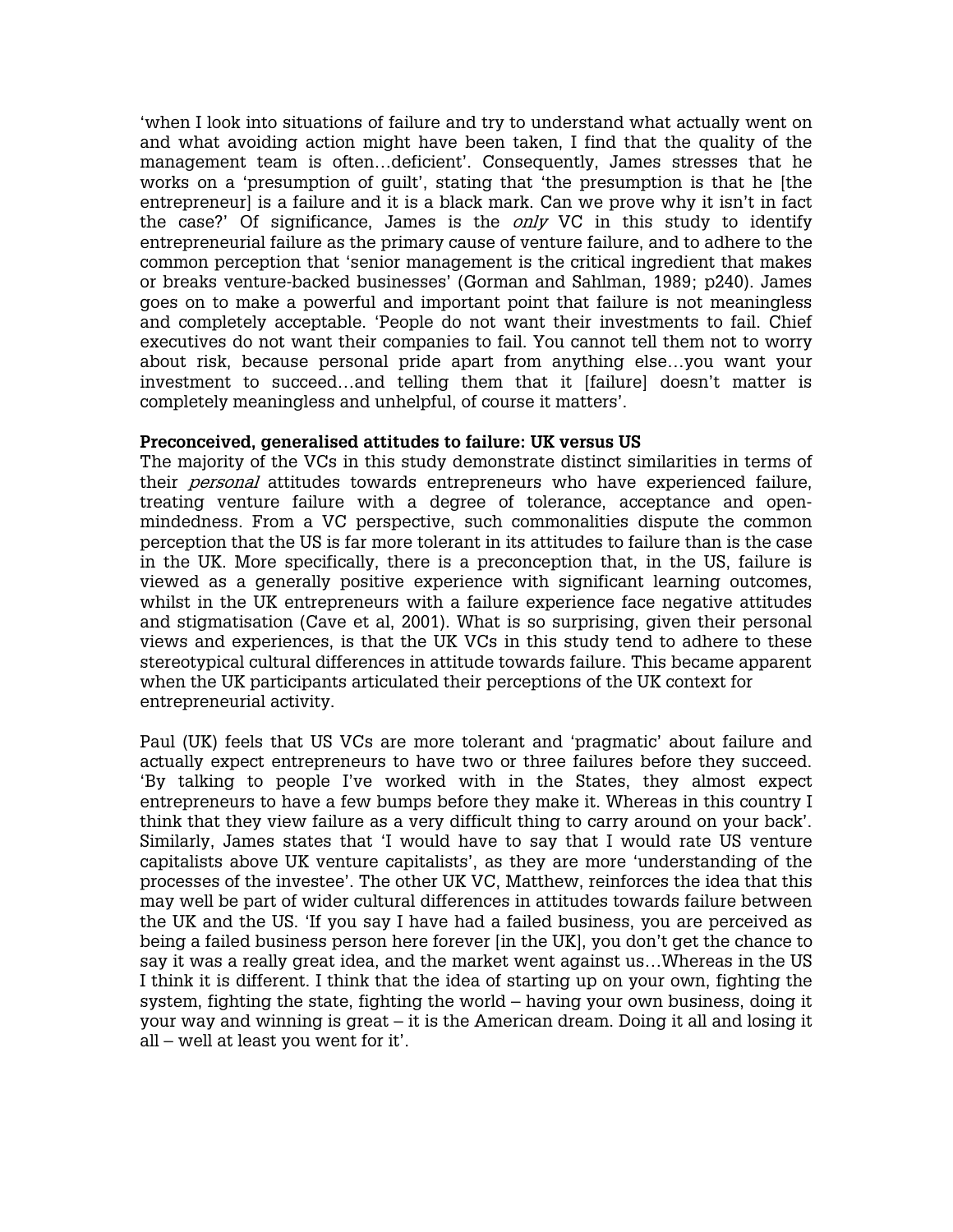James states that people in the UK involved in a failure are likely to suffer a blemish on their CV, which he attributes to the 'intolerant British culture towards failure'. Matthew feels that this more negative attitude in the UK is the result of a 'lack of comprehension in the public at large' regarding what entrepreneurial activity is all about and what a commitment it really is. As he states, 'you wonder why entrepreneurs aren't exactly rushing around in the UK to risk things. When they get successful…people hate them, and they have a failure and people hate them'. Matthew feels that the US is more sympathetic and supportive of entrepreneurs and entrepreneurial activity in general, and this is reflected in a more tolerant attitude towards failure.

What is so surprising, given the attitudes of the other five participants, is that James actively avoids investing in entrepreneurs who have been involved in a failure, stating that 'there is a reluctance to back people who have failed before'. It is potentially significant that he is a UK VC, as indicated by the following statement. 'I mean there is a cliché…that UK venture capitalists don't back people with failure and the US does that more and is more forgiving. I would probably conform to that cliché… I fear I am a creature of my culture in a sense in that…my experience has been that in many situations of business failure…failure of the CEO has been an important contributory factor and therefore…I feel I am quite harsh in my attitude to failure…So I would be very interested to understand more about why it is that US investors are much more forgiving of failure'.

# **Conclusion**

Business failure represents a significant outcome of VC investment activity and yet prior research on the subject from a VC perspective has tended to focus on the perceived causes of failure. In contrast, this article has developed a deeper understanding of the attitudes of VCs towards entrepreneurs who have a failure experience in their previous track record. In contributing to the VC decisionmaking literature, this article demonstrates that, contrary to many previous studies, the entrepreneur is not necessarily the most important factor in the VC's decision-making process, even when considering proposals from entrepreneurs who have previously experienced failure. The research emphasises that the quality of the concept or opportunity is paramount; a primary reason being that any perceived weaknesses in the entrepreneur can, and often will, be supplemented by the VC's introduction of an experienced CEO and/or senior management team. This article demonstrates that if entrepreneurs are able to provide a sensible and coherent reason for the failure, recognise their own limitations and be willing to 'stand aside' if necessary, then the ability to receive future VC support is not jeopardised to any significant extent.

An important conclusion from this research is that VCs do not always perceive entrepreneurs to be the primary cause of venture failure, which stands in contrast to several previous studies on the subject. The participants clearly recognise the inevitability of business failure and illustrate that it is often the result of external factors that are outside the control of both the entrepreneur and the VC. This recognition that failure is a complex, contextual event means that the majority of the VCs in this study adopt a tolerant, flexible and open-minded attitude to entrepreneurs who have experienced failure and are keen to understand the circumstances in which the failure occurred. Several participants stressed that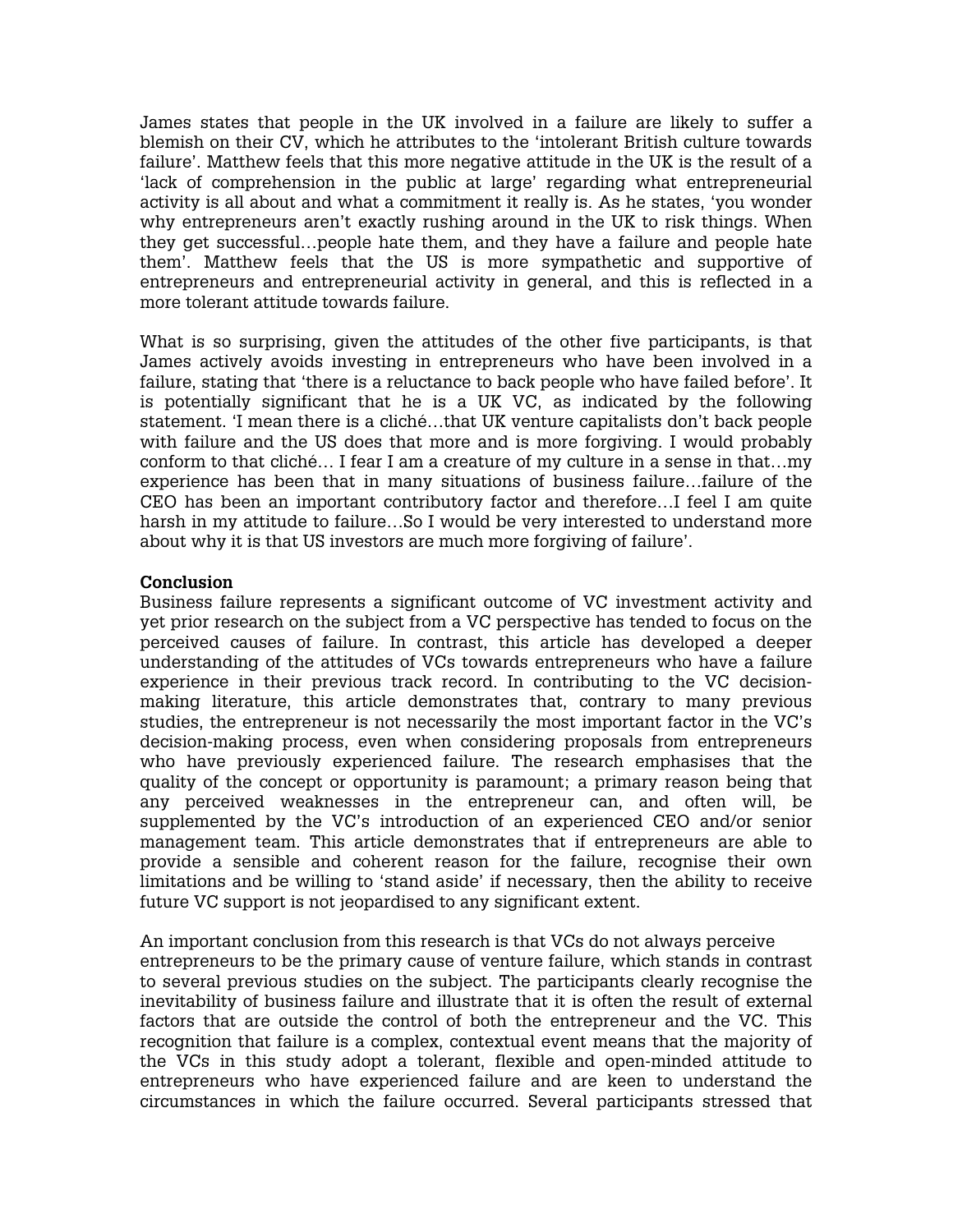such a healthy attitude to failure is an important aspect of being a venture capitalist. The article confirms that the VC's decision to invest in an entrepreneur is not negatively affected to any significant degree by a previous experience of failure. Other influential factors, such as a high quality concept, can offset this aspect of their track record. The participants are quick to stress, however, that if an entrepreneur has experienced multiple failures and very little success then this seriously brings into question the entrepreneur's abilities and the viability of their proposal. It is vital, given the findings of this research, not to conflate the terms 'business' failure and 'entrepreneurial' failure. Entrepreneurial failure can imply that the failure of the venture is a result of the entrepreneur's personal shortcomings or mistakes, thereby equating venture failure with a 'failed' entrepreneur. As this article has illustrated, an entrepreneur who 'gets an exit' in times of market turbulence can be viewed as a relative success, even if the outcome results in a loss to investors.

The research also demonstrates the occurrence of 'venture capitalist' failure, both in terms of failing to choose the right people/ventures to invest in and in not acting swiftly enough to replace the entrepreneur or management team when necessary. Within the context of VC investment, this article therefore makes a contribution to existing definitions of failure, such as those proposed by Cochran (1981) and Ulmer and Neilson (1947), which do not take into account these finer nuances within the concept of failure. Finally, it must be emphasised that further research should be dedicated to the subject of failure, to explore further these different definitions or types of failure and to dispel some of the common myths and misconceptions surrounding this phenomenon, particularly with regard to the perceived stigma associated with business failure. This article provides some useful and encouraging signs to entrepreneurs who have experienced failure and are concerned about the possibility of receiving future support for their ideas. For the majority of the VCs represented here, venture failure is not automatically considered a 'black mark' and it is important for entrepreneurs to be aware of these sympathetic and supportive attitudes when considering putting forward new proposals to the VC community.

# **Notes**

1 A brief profile of the participants can be found in Appendix 1. Their names have been changed for confidentiality purposes.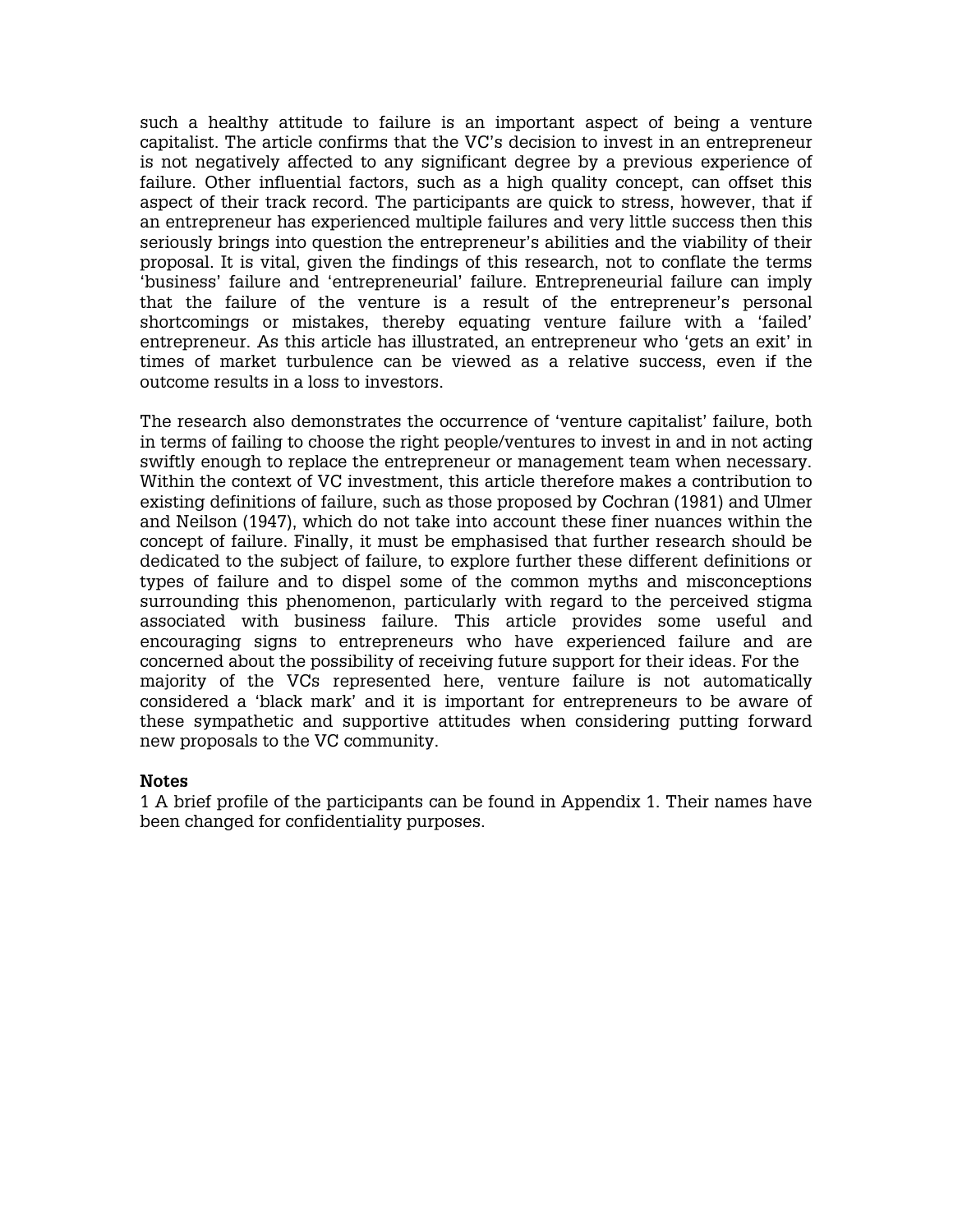# **Appendix 1: Participant profile**

# **Matthew**

Matthew is a Partner in a UK-based VC firm, which manages one of Europe's principal venture capital funds and specialises in early stage technology opportunities. Funds managed aggregate £150m and investments range up to £5m. In the twenty years since it was founded the firm has invested in 60 early stage and start-up technology businesses in the UK. It has a very active, hands-on philosophy to investment. Matthew's academic background is in engineering and he has personal experience as CEO of a technology subsidiary of a large group and of leading a VC-backed technology start-up.

# **Paul**

Paul is an Investment Manager with a UK regional VC firm that has been investing for twenty years. Investments are considered in all sectors but the firm has specific capacity and expertise to invest in technology at both early and start-up stages. Investments are in the range £5,000 to £2m, with the potential for followon. Before joining the firm Paul had high-level responsibility in corporate banking with a leading clearing bank.

# **James**

James is Managing Director of a £6m seedcorn investment fund focused on providing early-stage equity funding to help create new university spin-out companies. The fund supports projects at the earliest stages of the move from research into commercial operation and works very closely with investee companies to prepare them for further rounds of VC investment from other providers. Before joining the fund on its foundation, James had fifteen years investment experience with one of the UK's leading technology investors where he reached the position of Investment Director.

# **Rebecca**

Rebecca is a General Partner with a Silicon Valley based early-stage venture capital firm that has backed approximately 100 companies over the last twenty years. With over \$500m under management the firm invests in information and medical technology companies. The focus is on early-stage and select later stage enterprises in business to business markets, based in the geographic area. All investment staff have held executive positions in start-ups and have track records of building successful ventures. Rebecca has been with the firm for eight years and focuses on companies in the enterprise applications software and electronic commerce markets. Before joining the firm Rebecca had over ten year's experience in software product marketing with high growth companies. In addition to start-up experience she has senior marketing experience with large corporations.

# **Mark**

Mark has been in VC for over eight years with his current firm and has prior experience in Europe and the UK in capital restructuring. Though many of his colleagues have a hands-on technology background, his academic background is in banking and finance. The firm is a long established venture investor with multinational operations and connections. It invests heavily in early stage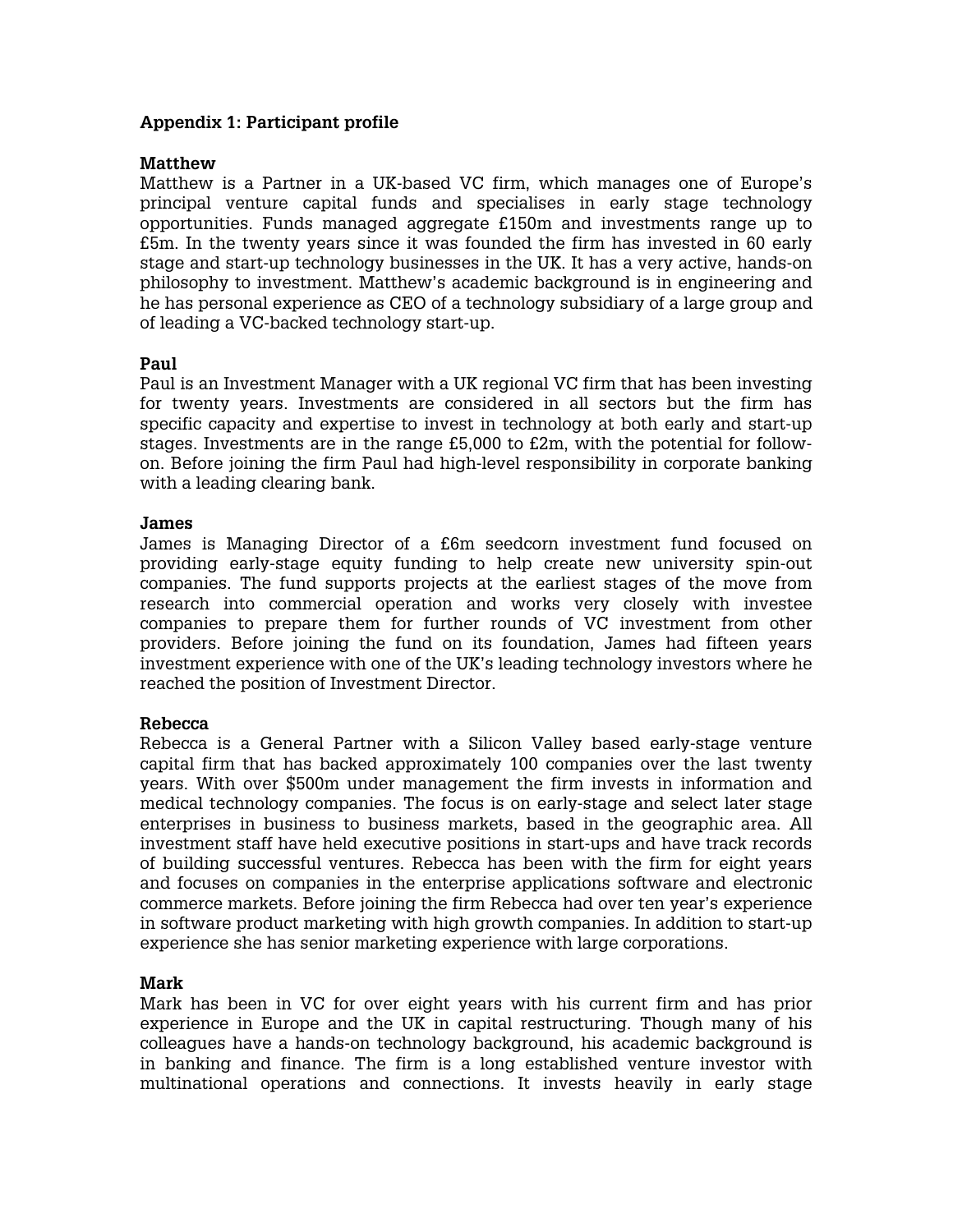technology in the range \$3m to \$25m. It has a significant presence in Silicon Valley as well as Eastern USA.

#### **Simon**

Simon is Founder and Managing Partner of a Silicon Valley based firm that also operates in Europe. The firm has over \$600m under management and in seven years of operation has a portfolio of 53 firms. The focus is on software systems, components and services. Investments range from \$1m to \$15m. Approximately one-third is early stage, one-third development and one-third late stage. Simon has twenty years experience working with technology companies in venture capital, consulting and engineering roles. He has an academic background in both business and computer science.

# **References**

Cardon, M. and McGrath, R.G., (1999) When the going gets tough...Toward a psychology of entrepreneurial failure and re-motivation, paper presented at the Frontiers of Entrepreneurship Research Conference, Babson College.

Cave, F., Eccles, S. and Rundle, M. (2001) 'Attitudes towards entrepreneurial failure: A learning experience or an indelible stigma?' Proceedings of the 2001 Babson College- Kauffman Foundation Entrepreneurship Research Conference, Jonnkoping, Sweden, May.

Chetty, S. (1996) The case study method for research in small-and medium-sized firms, *International Small Business Journal*, 15(1), 73-85.

Cochran, A.B. (1981) Small business mortality rates: A review of the literature, Journal of Small Business Management, 19(4), 50-59.

Deakins, D. (1996) *Entrepreneurship and Small Firms*, Maidenhead: McGraw-Hill. Douglas, E.J. and Shepherd, D. (2002) Exploring investor readiness: Assessments by entrepreneurs and investors in Australia, *Venture Capital*, 4(3), 219-236.

Eisenhardt, K.M. (1989) Building theories from case study research, Academy of Management Review, 14(4), 532-550.

Fredland, J. E. and Morris, C.E. (1976) A cross section analysis of small business failure, American Journal of Small Business, 1(1), 7-18.

Fried, V.H. and Hisrich, R.D. (1995) The venture capitalist: A relationship investor, California Management Review, 37(2), 101-113.

Gorman, M. and Sahlman, W. (1989) What do venture capitalists do? Journal of Business Venturing, 4(4), 231-248.

Goslin, L.N. and Barge, B. (1986) Entrepreneurial qualities considered in venture capital support, in *Frontiers of Entrepreneurship Research*, J.A. Hornaday et al (eds), Wellesby, MA: Babson Center for Entrepreneurial Studies.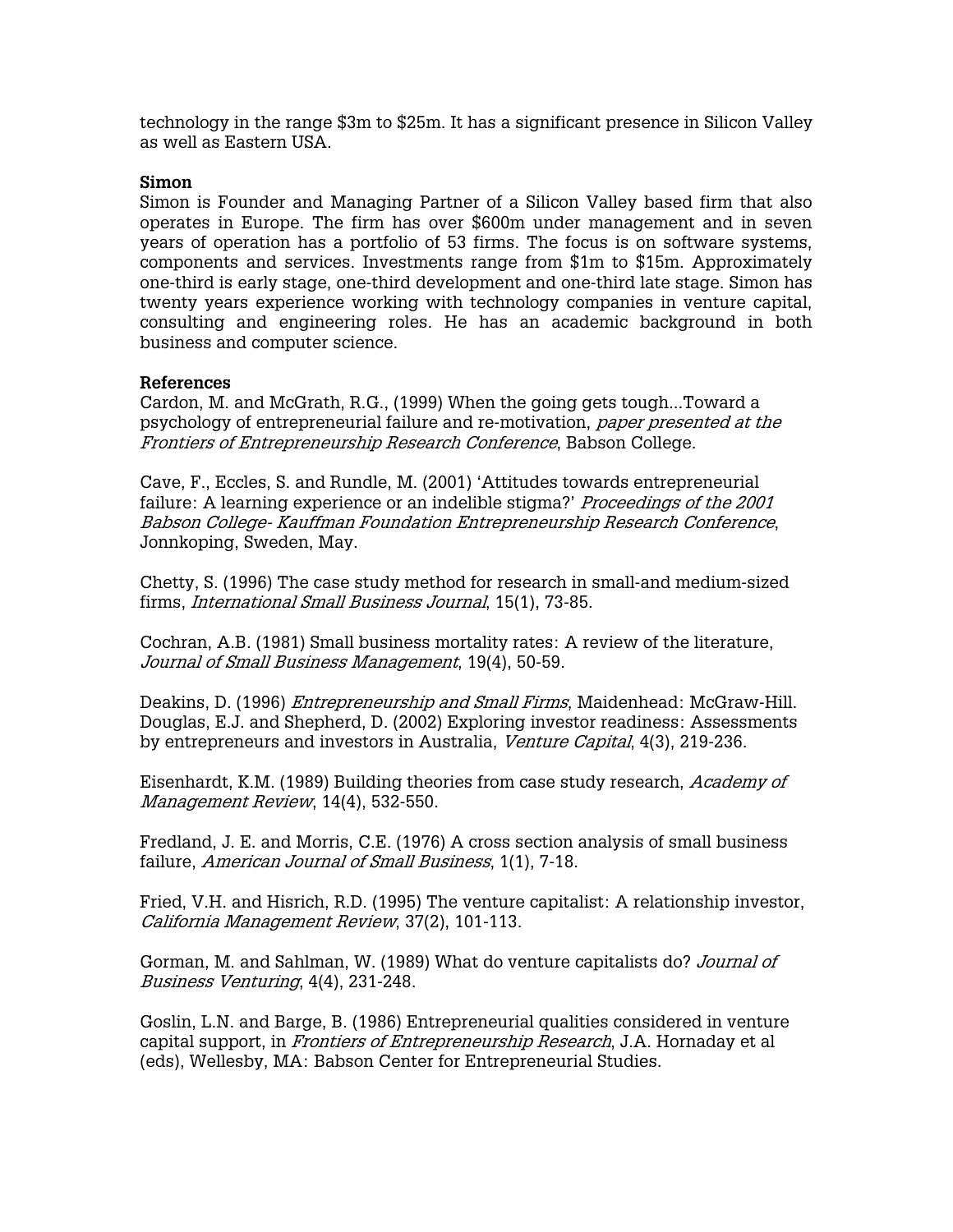Hartley, J. F. (1994) Case studies in organisational research, in *Qualitative* Methods in Organisational Research, C. Cassell and G. Symon, eds., London: Sage Publications.

Jones, S. (1985) Depth interviewing, in *Applied Qualitative Research*, R. Walker, ed, Aldershot: Gower.

Lincoln, Y. S., and Guba, E. G. (1985) Naturalistic Inquiry, London: Sage Publications.

Macmillan, I.C., Zemann, L. and Subbanarasimha, P.N. (1987) Criteria distinguishing successful from unsuccessful ventures in the venture screening process, Journal of Business Venturing, 2, 123-137.

McGrath, R.G. (1999) Falling forward: Real options reasoning and entrepreneurial failure, Academy of Management Review, 24(1), 13-30.

Meyer, G.D. and Dean, T.J. (1990), A upper echelons perspective on transformational leadership problems in high technology firms, The Journal of High Technology Management Research, 1(2), 223-242.

Mintzberg, H. (1983) An emerging strategy of direct research, in *Qualitative* Methodology, J. Van Maanen, ed., London: Sage Publications.

Patton, M. Q. (1987) How to Use Qualitative Methods in Evaluative Research, London: Sage Publications.

Patton, M. Q. (1990) *Qualitative Evaluation and Research Methods*, London: Sage Publications.

Rea, R.H. (1989) Factors affecting success and failure of seed capital/start-up negotiations, Journal of Business Venturing, 4, 149-158.

Roberts, E.B. (1991) High stakes for high-tech entrepreneurs: Understanding venture capital decision making, Sloan Management Review, Winter, 9-20.

Ruhnka, J.C., Feldman, H.D. and Dean, T.J. (1992) The "living dead" phenomena in venture capital investments, *Journal of Business Venturing*, 7(2), 137-155.

Sandberg, W.R. (1986) New Venture Performance, Lexington, MA: Lexington. Sandberg, W.R., Schweiger, D.M. and Hofer, C.W. (1988) The use of verbal protocols in determining venture capitalists' decision processes, Entrepreneurship: Theory and Practice, Winter, 8-20.

Sapienza, H. (1992) When do venture capitalists add value? Journal of Business Venturing, 7, 9-27.

Scott, M. and Lewis, J. (1984) Re-thinking entrepreneurial failure, in Success and Failure in Small Business, J. Lewis, J. Stanworth and A. Gibb, eds, Hampshire: Gower.